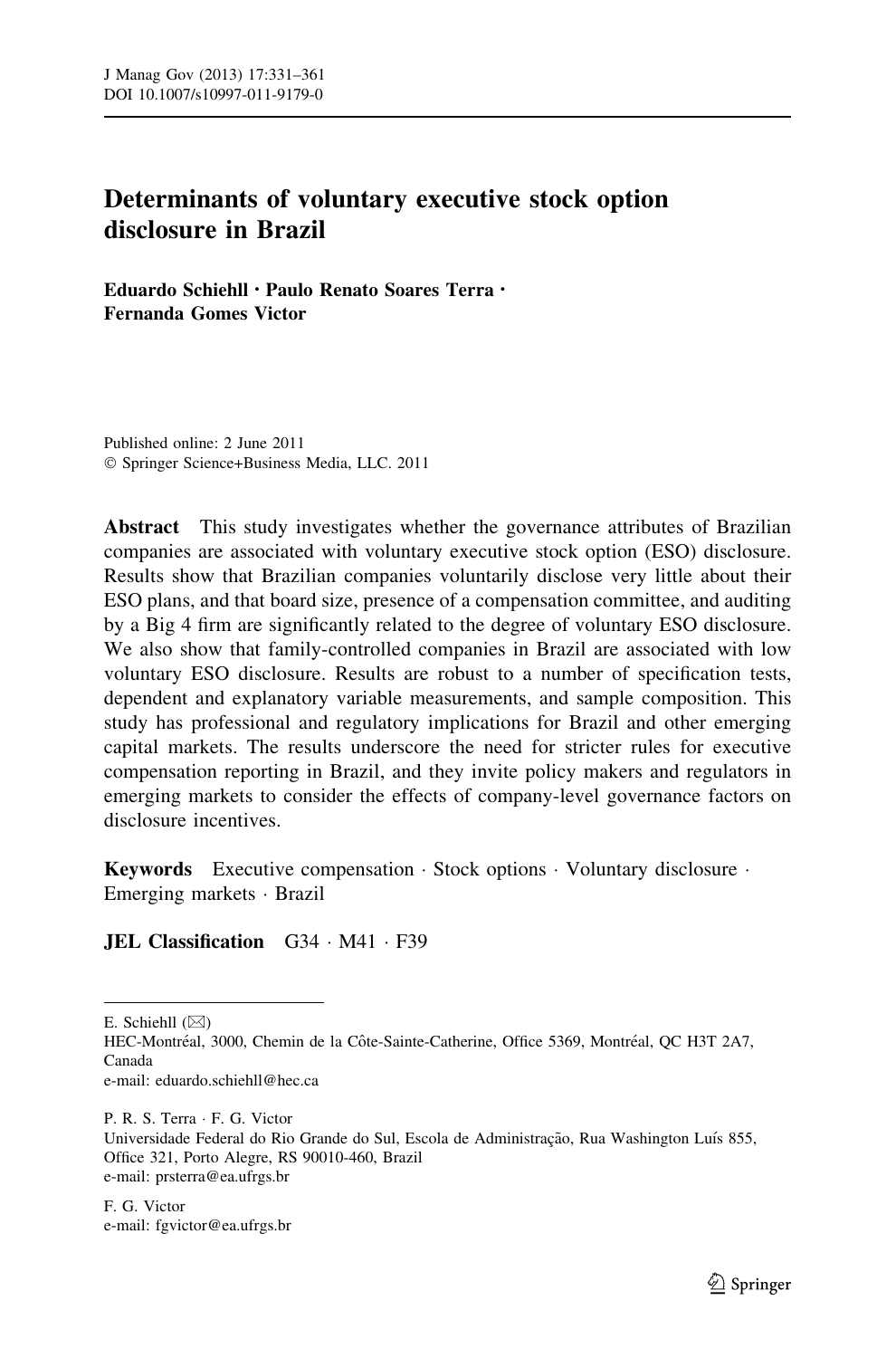## 1 Introduction

One of the most widely accepted principles of corporate governance is that executive compensation should be tied to company performance. This principle has influenced practice, as evidenced by the tremendous growth in the use of executive stock option (henceforth ESO) plans as incentive compensation in the last two decades (Bebchuck and Fried [2005](#page-27-0); Brenner and Schwalbach [2009](#page-28-0)) as well as increasing pressure from investors worldwide to improve executive and director compensation disclosure practices (Conyon and Sadler [2001](#page-28-0); Towers Watson Report [2009;](#page-30-0) Nelson et al. [2010\)](#page-29-0).

Greater transparency in executive compensation practices better enables shareholders to monitor the relationship between compensation and company performance and to verify whether senior management is in fact accountable to the board of directors (Conyon and Murphy [2000](#page-28-0); Craighead et al. [2004](#page-28-0); Laksmana [2008\)](#page-29-0). Public disclosure can be particularly informative on complex compensation arrangements such as stock options, where the potential for wealth transfer to senior management is great (Conyon and Sadler [2001](#page-28-0); Nelson et al. [2010](#page-29-0)). Moreover, when compensation appears excessive (Core et al. [1999\)](#page-28-0) or when it shrinks a company's competitive advantage (Laksmana [2008\)](#page-29-0), senior management are more inclined to provide opaque disclosures or to withhold sensitive information about their compensation arrangements. Hence, from a governance perspective, ESO disclosure is a topic of both academic and professional relevance.

Consistent with the above motivations, this study investigates whether voluntary disclosure of ESO plans is associated with the company's governance structure in a comprehensive sample of Brazilian companies listed on the São Paulo Stock Exchange (Bovespa). We take the perspective that ESO plans are an efficient incentive mechanism to align management and shareholder interests, and consequently to stimulate value creation (Byrd et al. [1998](#page-28-0)). However, depending on how they are designed and awarded, ESO plans can become vehicles to divert wealth from shareholders toward management in the absence of corresponding company performance (Andjelkovic et al. [2002\)](#page-27-0). An alternative way to effectively mitigate this agency problem would be to provide full public disclosure on compensation arrangements (Bebchuck and Fried [2005\)](#page-27-0). The degree of disclosure is ultimately determined by the members of the board of directors. This in turn gives them greater responsibility to justify their compensation policies and perform their monitoring duties (Laksmana [2008](#page-29-0); Conyon and Sadler [2010;](#page-28-0) Conyon et al. [2011](#page-28-0)).

As an emerging market that abounds in information asymmetry, ownership concentration, ineffective market surveillance, and poor investor protection (Lameira and Ness [2007](#page-29-0); Black et al. [2009](#page-27-0)), Brazil offers a unique setting to investigate this issue. Historically, the private benefits of control in Brazilian companies have been high and the minimum legal rules and company-level governance weak (Dyck and Zingales [2004](#page-28-0)). In addition, because developing countries present greater variation in their use of corporate governance mechanisms than most mature markets (Judge [2009](#page-29-0)), there is more room for company-level governance to explain variations in the voluntary disclosure of compensation practices. This research setting also offers the conditions for a natural experiment on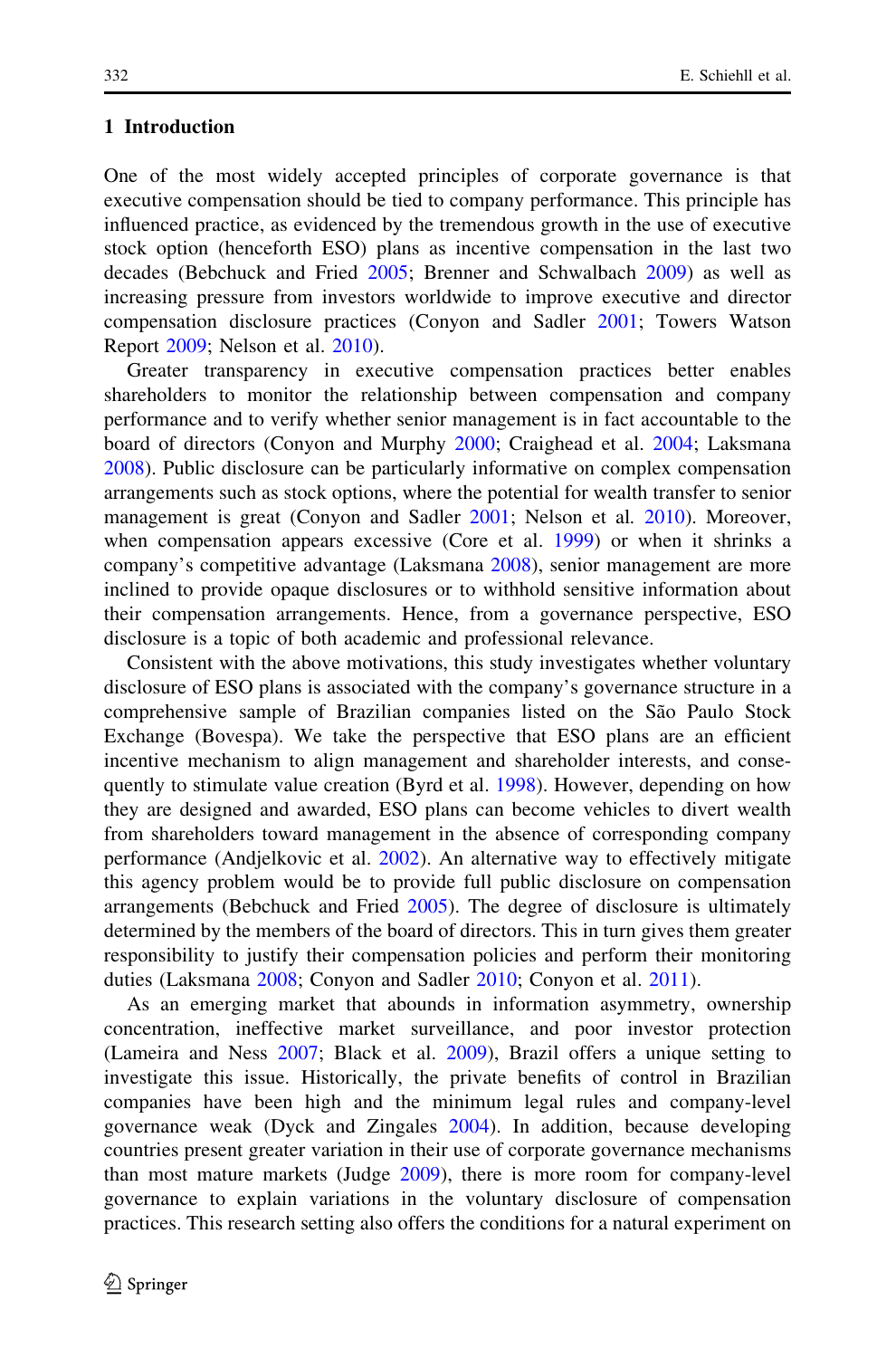the determinants of voluntary ESO disclosure. In 2009, Brazil's Security and Exchange Commission (Comissao de Valores Mobiliarios, hereinafter CVM) attempted to impose stricter mandatory executive compensation disclosure standards (CVM [2009\)](#page-28-0), but the released regulation was openly opposed by the association of Brazilian publicly traded companies  $(ABRASCA<sup>1</sup>)$  and was legally contested by the Brazilian institute of financial executives (IBEF<sup>2</sup>). Despite the regulatory guidelines and tremendous pressure from investors, this court litigation meant that, up to December 2010, Brazilian companies were able to decide what type of ESO information they wanted to disclose.

In fact, our results indicate that Brazilian listed companies that use ESO plans as a long-term incentive compensation mechanism disclose relatively little about these plans. We also show that board size, presence of a compensation committee, and using a Big 4 auditing firm are positive and statistically significant in explaining the variation in the degree of voluntary ESO disclosure. We also demonstrate that the presence of family-controlled firms in Brazil is associated with low voluntary ESO disclosure. Other findings cast doubt on the effectiveness of some governance corporate governance mechanisms to promote voluntary disclosure in Brazil. Note that these results were submitted to a variety of specification tests, on both dependent and independent variables, to ensure robust findings as far as possible.

This study contributes to the extant literature in a number of ways. First, in order to examine voluntary disclosure, it is preferable to obtain data from a regime that allows discretionary disclosure. Second, we document the use extent of ESO plans by Brazilian companies. Third, we develop and validate an index to measure the degree of voluntary ESO disclosure by Brazilian companies based on the recommended practices released in 2007 by the Brazilian Stock Exchange Commission (CVM) and the Institute of Corporate Governance (IBGC). Fourth, we document the voluntary ESO disclosure practices of Brazilian companies and identify their governance-related determinants. Finally, to our knowledge, this is the first study of its kind to examine the Brazilian capital market, and one of only a few empirical studies on voluntary compensation disclosure in an emerging market. As such, our study has academic, professional, and regulatory implications for Brazil and other emerging capital markets. Taken together, our findings invite policy makers and regulators in emerging markets to consider the effects of company-level governance factors on disclosure incentives.

The remainder of the document is structured as follows. We first provide some background on ESO disclosure practices in Brazil. This is followed by the theoretical framework and the development of our research hypotheses. We then describe the data sources, data collection procedures, disclosure index construction, independent variables, and the model used in our empirical investigation. The results and main implications are discussed, and a summary and conclusions are presented.

 $1$  Associação Brasileira das Empresas de Capital Aberto (ABRASCA).

<sup>2</sup> Instituto Brasileiro dos Executivos Financeiros (IBEF).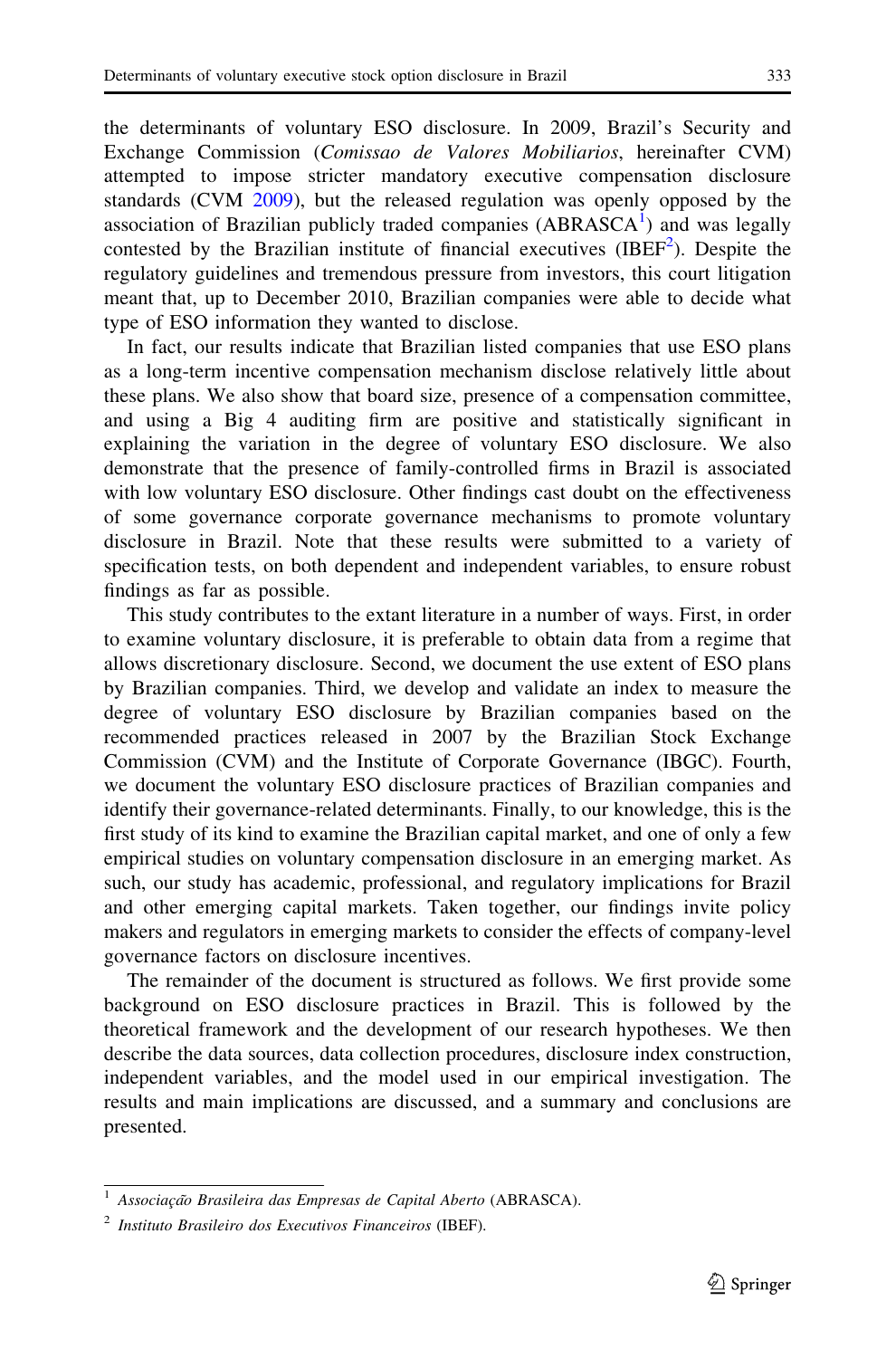#### 2 ESO disclosure in Brazil

In Brazil, attempts to impose stricter rules for the public disclosure of executive compensation are recent and have been openly opposed by companies.<sup>3</sup> Currently, the mandatory rules require Brazilian listed companies to disclose only the aggregate amount paid to board members and top management, with no details about fixed, short-term, or long-term performance-contingent compensation. Moreover, the data on total compensation are unstructured, and what little information is disclosed is dispersed throughout the various voluntary and mandatory reports (Nunes [2008](#page-29-0); Victor et al. [2010](#page-30-0)). A recent Towers Watson study on executive pay (Towers Watson Report [2009](#page-30-0)) in 12 countries reveals that although the absolute number of Brazilian firms using ESO is low, Brazil is ranked as second—just after the U.S.—in terms of the relative importance of long-term incentive compensation paid to executives. This is confirmed by Sigollo ([2010\)](#page-29-0), who reports that a stock option plan is the favored method among Brazilian publicly traded companies that provide long-term incentive compensation to top management. Furthermore, Sigollo [\(2010](#page-29-0)) reveals that stock options account for an average of 80% of the total incentive compensation paid. However, the Towers Watson study also indicates that U.S. executive pay disclosure is by far the most detailed in the world, whereas Brazilian public companies still have full discretion over what information to disclose.

In 2007, the Brazilian Securities Exchange Commission (henceforth CVM) released a memorandum (Ofício-Circular CVM/SNC/SEP No. 01/2007, hereinafter the Memorandum) recommending that executive compensation be disclosed individually, or at least separately, for the board of directors and top executives. During CVM's public consultation on the disclosure regulation reform, market participants recognized the importance of providing a detailed description of compensation policies and metrics, but recommended that individual reporting of executive compensation was unnecessary (Torres [2009\)](#page-30-0). On December 7, 2009 CVM issued Regulation 480 (CVM [2009\)](#page-28-0), making several aspects of executive compensation disclosure mandatory. This Regulation reinforced Statement CPC-10 of the Comite de Pronunciamentos Contabeis (Brazil's equivalent of the Financial Accounting Statements Board), which defined the accounting treatment for ESO disclosure by Brazilian public companies (CPC [2008](#page-28-0)). These rules were due to become mandatory for the calendar year 2009, for which reporting was due in 2010. Faced with strong opposition by both public companies and executives, the courts imposed a moratorium on March 2, 2010 (Abrantes et al. [2010](#page-27-0)). CVM appealed this decision and Regulation 480 was finally upheld by the federal courts on September 28, 2010 (Ennes [2010\)](#page-28-0). As a result, despite the new Regulation and the relatively large overall executive compensations in Brazilian companies (Ernest and Young Brazil [2008;](#page-29-0) Brenner and Schwalbach [2009](#page-28-0); Sigollo [2010\)](#page-29-0), public disclosure of ESO plans remained largely voluntary up to the end of 2010.

 $3$  The president of the Brazilian Association of Public Companies (ABRASCA) declared that, " $It$  [the proposed mandatory executive compensation disclosure] seems to us more a matter of curiosity than an effective need of the investors'' (Feltrin [2009\)](#page-29-0).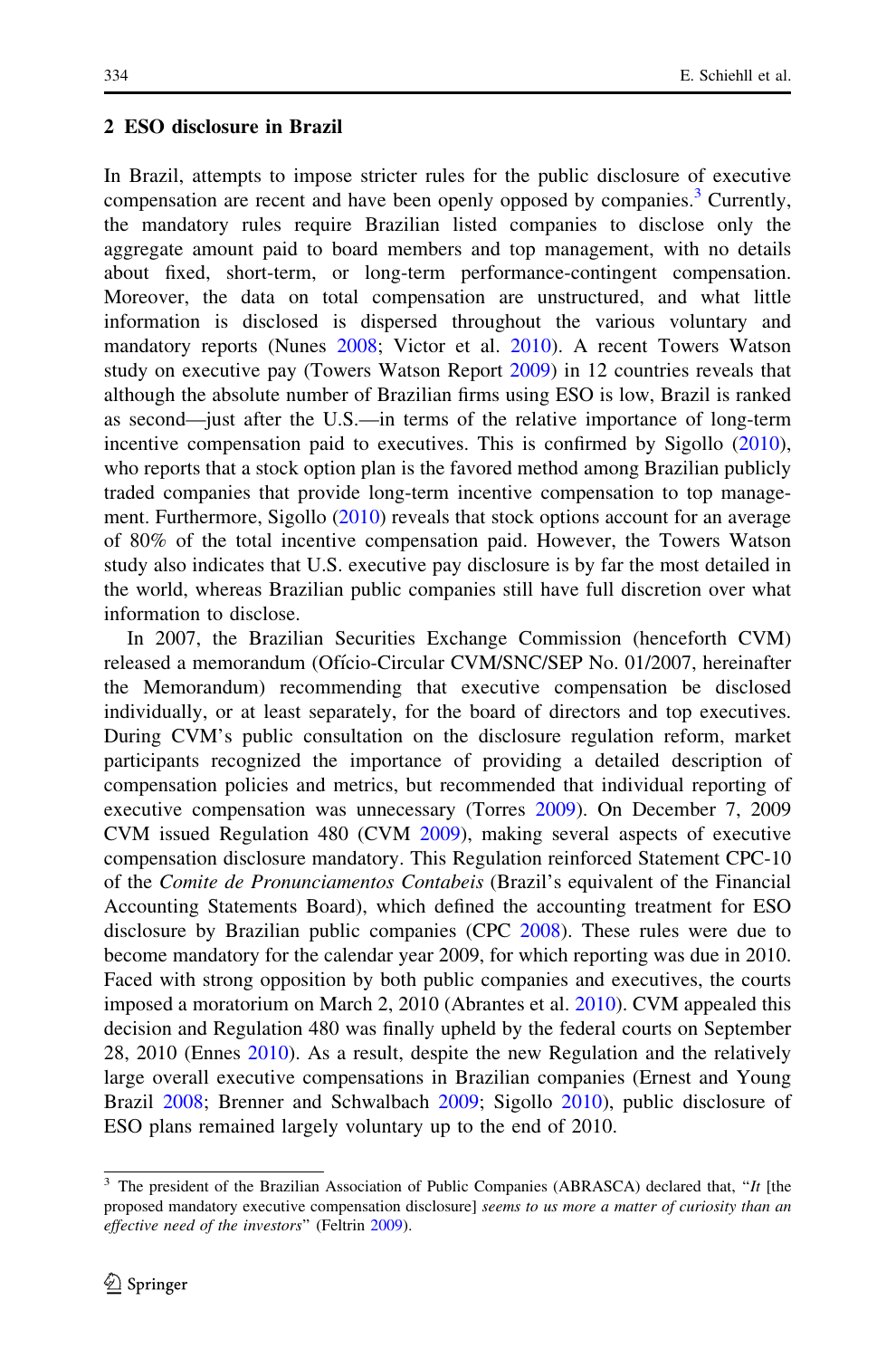#### 3 Theoretical background and research hypotheses

Long-term incentive compensation is considered an essential governance mechanism. It encourages managers to make decisions that meet shareholder expectations, and at the lowest possible cost (Murphy [1996;](#page-29-0) Byrd et al. [1998](#page-28-0)). This belief has led to the international proliferation of ESO plans (Brenner and Schwalbach  $2009$ ).<sup>4</sup> Nevertheless, the apparently excessive compensation awards and their ostensibly weak relationships to company performance (Andjelkovic et al. [2002;](#page-27-0) Weisbach [2007\)](#page-30-0) have raised the question of whether ESO plans can really maximize shareholder value and whether ESO disclosure<sup>5</sup> really enhances the effectiveness of incentive contracting with the chief executive officer (henceforth CEO). Advocates of mandatory disclosure of compensation practices argue that transparency reduces the costs of both shareholder monitoring and agency compensation (Bahar [2006\)](#page-27-0). Disclosure is also widely recognized as the backbone of effective regulation of incentive compensation, as well as good governance practice (Hill [1997](#page-29-0); Conyon and Sadler [2001\)](#page-28-0). For instance, Swan and Zhou ([2006\)](#page-29-0) and Andjelkovic et al. [\(2002](#page-27-0)) show that greater transparency in executive compensation reduces information asymmetry, which they attribute to improved monitoring of executive compensation and its relationship to company performance.

Consistent with the literature, we focus on ESO plan disclosure for three main reasons. First, as mentioned above, detailed data on the other components of top management compensation in Brazilian listed companies are not publicly available. Second, the design and disclosure of ESO plans are part of the overall fiduciary responsibilities of the board of directors. The board is mandated to set performance goals and establish the amount of incentive compensation for each senior executive, while the compensation committee has the responsibility to assess executive performance, decide on whether the incentive compensation should be awarded, and adjust the amount of compensation as necessary (Conyon and Peck [1998](#page-28-0); Epstein and Roy [2005](#page-29-0); Silva and Tosi [2004](#page-29-0); Conyon et al. [2011\)](#page-28-0). Given these fiduciary responsibilities, ESO disclosure is intended to provide shareholders with the information they need to assess how well directors represent their interests and how accountable executives are to the board of directors. With greater ESO disclosure, directors also signal to the market how they are fulfilling their responsibilities, ensure their reputation, and make their value-adding actions transparent to other stakeholders. Third, given that ESO plans can result in potentially large wealth transfers to managers, executives would be inclined to provide opaque disclosures or to withhold sensitive compensation information. Greater disclosure of compensation practices increases investors' ability to monitor and sanction managers for

<sup>4</sup> The ESO plan is a contract that gives management individuals the right, but not the obligation, to underwrite a company's shares at a fixed price within a fixed period of time. Conceptually, the main objective is to align executive and shareholder interests such that executives are concerned with the expected cash flow during their time with the company (Agrawal and Knoeber [1996\)](#page-27-0). The ESO plan is also a way to retain talent (Silva et al. [2007](#page-29-0)).

<sup>5</sup> Executive compensation disclosure has been mandatory in the United States since 1934. However, only in recent years have a few other countries such as Canada, the United Kingdom, Australia, and France required the disclosure of executive compensation data.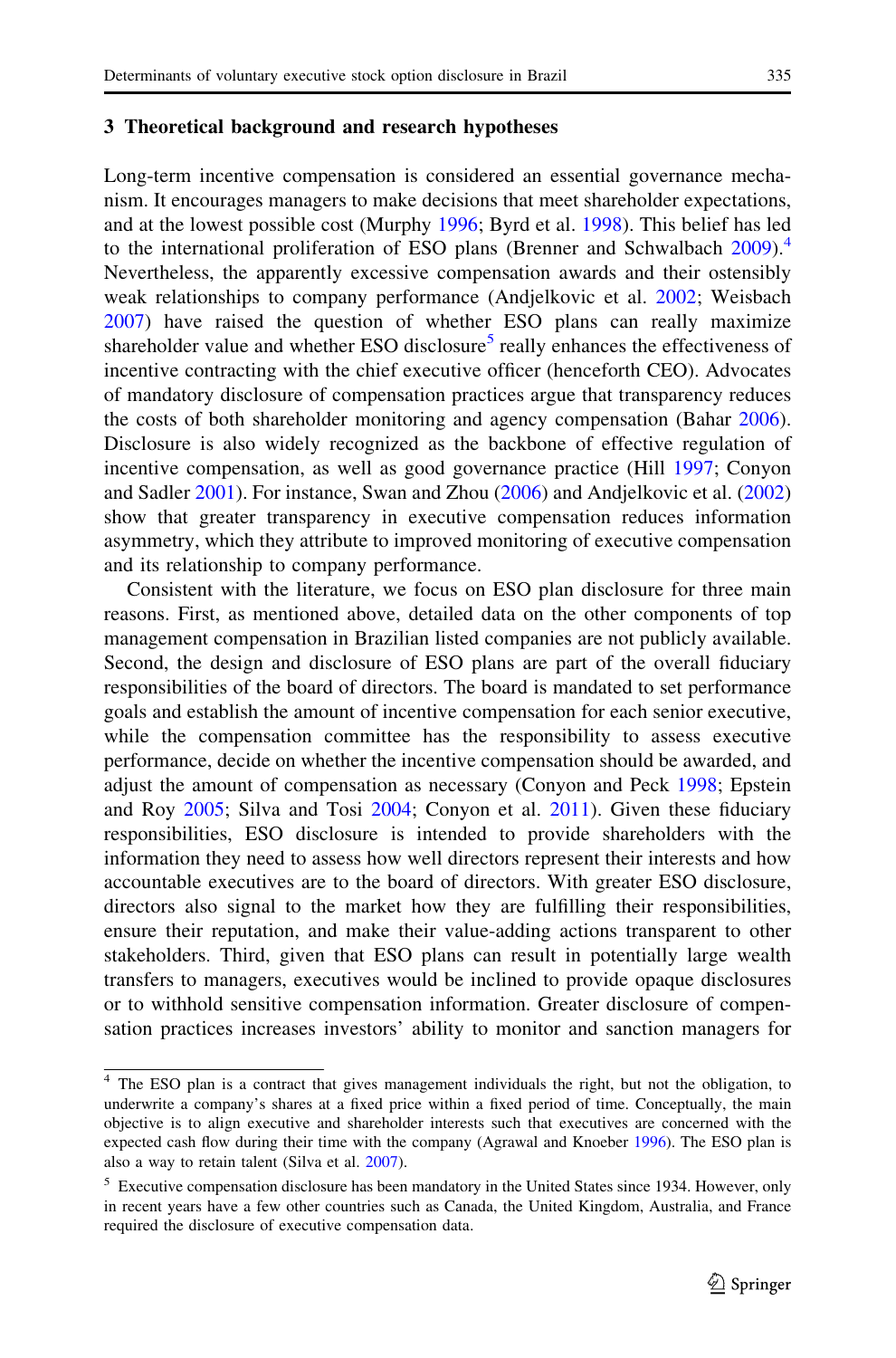underperformance. It could also lessen management's ability to negotiate advantageous contract terms in future (Conyon and Sadler [2001;](#page-28-0) Laksmana [2008;](#page-29-0) Nelson et al. [2010\)](#page-29-0).

Although ESO plan disclosure is a controversial issue, the literature contains only a few studies in this area, and the findings are inconclusive. For instance, Conyon et al. [\(2002](#page-28-0)) found an association between ESO disclosure and certain board characteristics in U.K. listed companies, but they did not examine other governance attributes or the extent of ESO disclosure compliance. Nelson and Percy ([2005\)](#page-29-0) and Nelson et al. ([2010\)](#page-29-0) examined the association between ESO disclosure and several governance mechanisms in a sample of Australian listed companies. However, they specifically looked at the disclosure of ESO-sensitive information and compliance with statutory disclosure rules in a mature market. Hence, an investigation of voluntary ESO disclosure in Brazilian listed companies could provide new insight into how boards of directors perform their fiduciary reporting duties in a climate of weak regulatory enforcement and corporate governance. In the next paragraphs we present our research hypotheses on the associations between governance attributes and voluntary ESO disclosure in Brazilian companies. We group our hypotheses into three broad categories: board structure and composition, audit quality, and ownership structure.

# 3.1 Board structure and composition

The research on governance views the board of directors as the keystone of a company's corporate governance quality (Fama and Jensen [1983](#page-29-0)). One of the most frequently examined characteristics to assess governance effectiveness is board size. The general rule is that the board should be small enough to deliberate expeditiously, yet large enough to fully employ all its expertise and embrace all its responsibilities (Andjelkovic et al. [2002\)](#page-27-0). Yermack [\(1996](#page-30-0)) suggests that small boards are more likely to provide CEOs with stronger compensation incentives and to dismiss CEOs for poor performance. However, more recent studies suggest that larger boards have a greater knowledge base from which to fulfill their advisory role (Coles et al. [2005\)](#page-28-0). Similarly, Laksmana ([2008\)](#page-29-0) contends that board size is positively related to executive compensation disclosure in the U.S., arguably because larger boards have more resources available to perform their functions and would more closely monitor compensation policies and disclosure.

In Brazil, two major weaknesses in governance quality are board structure and board composition. According to Black et al. [\(2010](#page-28-0): 22), most Brazilian companies have boards that are too small to be effective, with limited formal executive compensation procedures to work with. Moreover, compensation committees are rare, and the equivalent committee in Brazil, called the supervisory board, is not required to be composed exclusively of independent directors (De Carvalho and Pennacchi [2009](#page-28-0); Black et al. [2009\)](#page-27-0). We therefore propose that the small boards in Brazil are less responsive to investors' demands for greater disclosure of compensation practices. This leads to the following hypothesis:

H1 Board size is positively associated with voluntary ESO disclosure.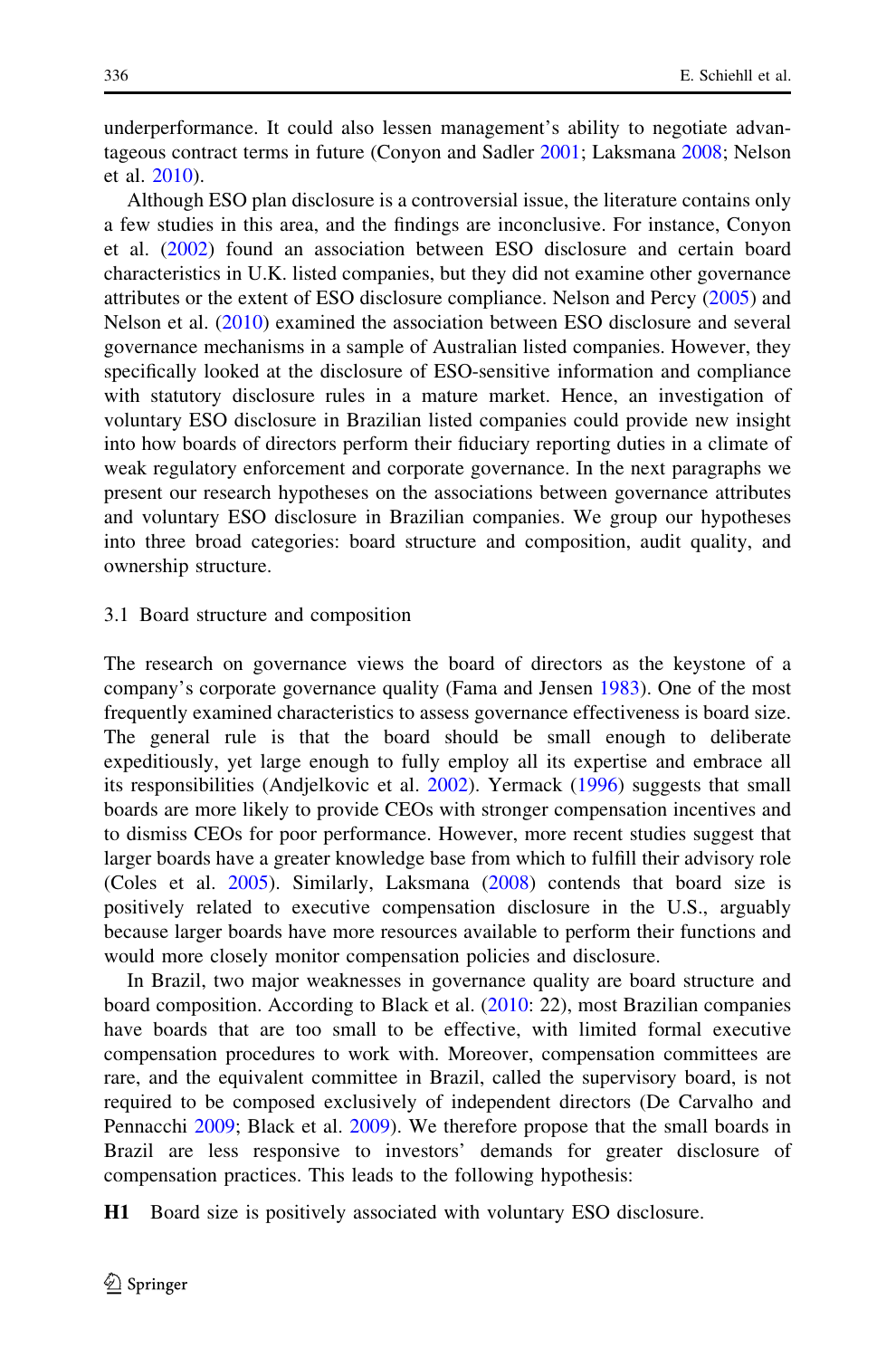A second argument is that effective monitoring by the board necessitates a majority of outside independent directors who are not affiliated with management (Fama and Jensen [1983\)](#page-29-0). Independent directors are assumed to make more objective decisions and to better monitor shareholder interests than inside directors, whose careers tend to be tied to the CEO's (Core et al. [1999](#page-28-0); Epstein and Roy [2005\)](#page-29-0). The research supports this argument, showing that boards dominated by inside directors increase the likelihood of earnings manipulation and fraudulent financial statements (Dechow et al. [1996](#page-28-0)) and decrease the likelihood of auditors' issuing going-concern opinions (Carcello and Neal [2000\)](#page-28-0). Moreover, Chen and Jaggi [\(2000](#page-28-0)) and Huafang and Jianguo [\(2007](#page-29-0)) found a positive relationship between the proportion of independent directors and overall voluntary disclosure. Laksmana ([2008\)](#page-29-0) reported a similar association specifically for the disclosure of executive compensation practices by U.S. companies. In addition, Nelson et al. [\(2010](#page-29-0)) found a positive association between factors related to board independence and compliance with ESO statutory disclosure laws in Australian companies. These findings suggest that independent directors have more incentive to improve the company's compensation disclosure practices in order to maintain their reputation and demonstrate high quality board governance.

Unlike in the U.S., the U.K., and Australia, where most of the studies on ESO disclosure have been conducted, Brazil has no legal requirements for board independence. One-third of board members are usually company officers, and some or all of the non-executive directors represent the controlling shareholder (Black et al. [2010:](#page-28-0) 26). Moreover, in less regulated markets, voluntary disclosure is generally acknowledged as a remedy for the agency problems resulting from greater information asymmetry. Thus, disclosure can provide a window into both the board and the overall quality of the company's governance. Companies with a strong board are therefore more likely to show higher transparency in their compensation practices (Murphy [1996](#page-29-0); Vassallo and Wells [2006](#page-30-0); Laksmana [2008](#page-29-0); Bellavance and Schiehll [2009;](#page-27-0) Machuga and Teitel [2009](#page-29-0)). Given Brazil's greater ownership concentration and restricted voting rights structures (i.e., dual class share companies), most directors are appointed by the controlling shareholder. Hence, both their independence and their concern for minority shareholder interests are in question (Aguilera and Cuervo-Cazurra [2009](#page-27-0)). We therefore contend that Brazilian companies with independent boards of directors are more likely to respond to investor demands for greater disclosure of compensation practices. This leads to the following hypothesis:

H2 The proportion of independent directors is positively associated with voluntary ESO disclosure.

Another board attribute that is said to promote board independence from management is separation between the CEO and board chair functions. The combination of these two functions, called CEO duality, is assumed to increase CEO power and consequently hinder the three most important functions of the board: monitoring, disciplining, and reporting to shareholders (Fama and Jensen [1983\)](#page-29-0). The empirical research generally supports these claims, showing that CEO duality is negatively associated with the quality of financial disclosure (Forker [1992;](#page-29-0)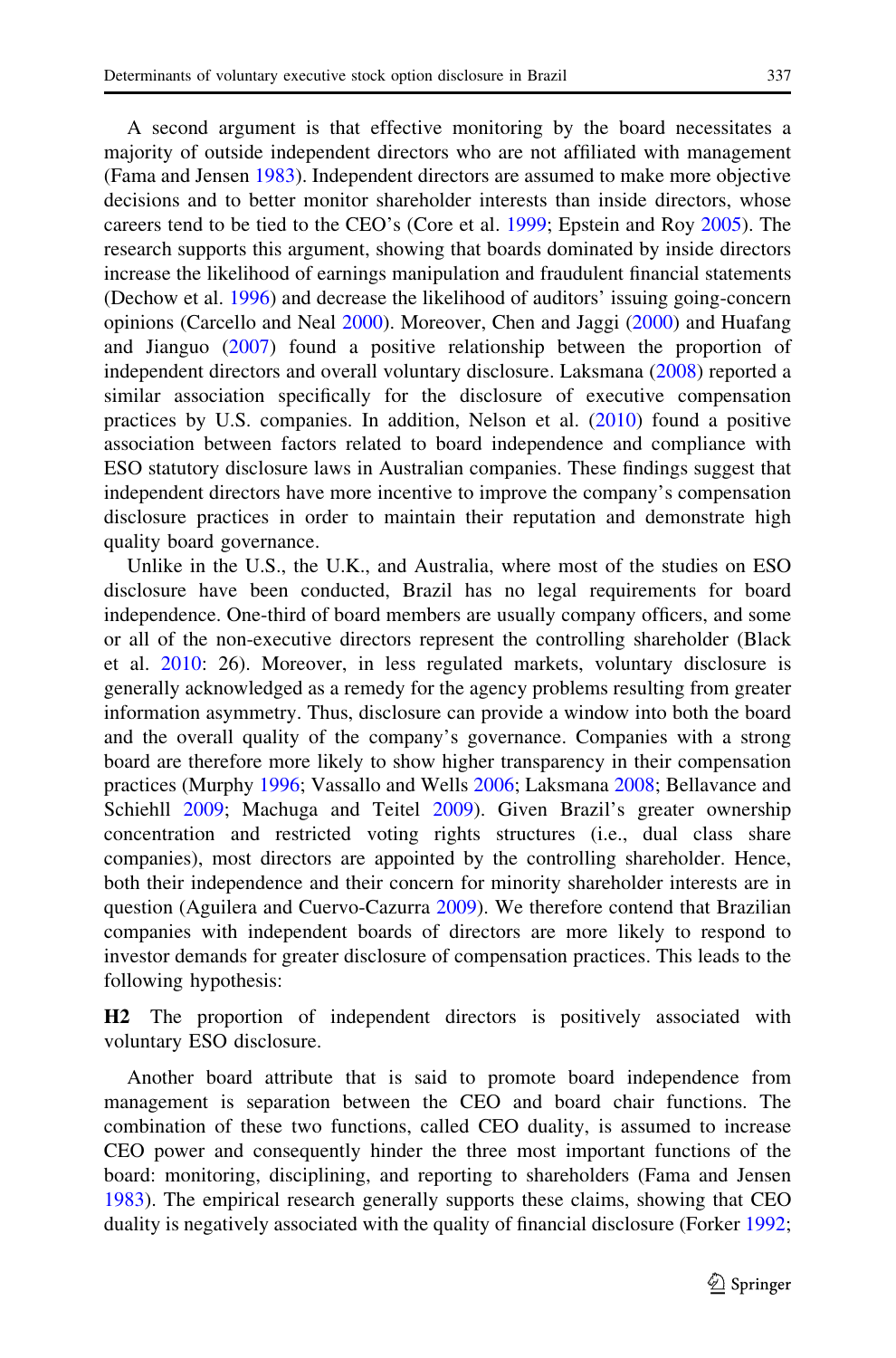Huafang and Jianguo [2007\)](#page-29-0) and the disclosure of compensation practices (Conyon et al. [2002;](#page-28-0) Laksmana [2008\)](#page-29-0). Accordingly, we contend that Brazilian companies in which the CEO chairs the board are likely to be less responsive to investors' demands for greater compensation disclosure. This leads to the following hypothesis:

H3 CEO duality is negatively associated with voluntary ESO disclosure.

## 3.2 Audit quality

The governance literature views the choice of independent auditors as an indicator of the company's governance quality. By hiring a large audit firm such as a Big  $4<sup>6</sup>$ the company signals to the market that it accepts the auditor's demands for higher quality disclosure. This is also consistent with the argument that large auditors have stronger incentives to maintain their independence and to impose more stringent and extensive disclosure standards, because they have more to lose if their reputation is damaged (Carcello and Neal [2000](#page-28-0); O'Sullivan et al. [2008\)](#page-29-0).<sup>7</sup> Accordingly, larger audit firms would invest more than smaller audit firms in maintaining their reputation as a provider of quality audits. Moreover, because they have more clients, they are less dependent on any one of them. As a result, larger audit firms are assumed to exert greater influence over a company's disclosure practices than smaller audit firms (DeAngelo [1981;](#page-28-0) Ahmed and Nicholls [1994;](#page-27-0) Nelson et al. [2010\)](#page-29-0). Consistent with these arguments, Carcello and Neal ([2000\)](#page-28-0) and O'Sullivan et al. [\(2008](#page-29-0)) found a positive association between audit quality, as measured by a Big 4 dichotomous variable, and the quality of companies' voluntary disclosure. Clarkson et al. ([2006\)](#page-28-0) and Nelson et al. [\(2010](#page-29-0)) also found that audit quality contributes to improved compliance to compensation disclosure rules.

Brazilian listed companies must have their financial statements audited by an independent auditor. They must also rotate the external auditor every 5 years, and they cannot rehire a former auditor for at least  $3$  years.<sup>8</sup> Moreover, according to the Memorandum, independent auditors are responsible for monitoring corporate disclosure practices. We therefore expect Brazilian listed companies with a Big 4 external auditor to be more responsive to investors' demands for greater compensation disclosure. This leads to the following hypothesis:

H4 Auditing by a Big 4 auditor is positively associated with voluntary ESO disclosure.

<sup>6</sup> The biggest auditing companies, known as the Big 4, are PricewaterhouseCoopers, Deloitte Touche Tohmatsu, Ernst & Young, and KPMG.

<sup>7</sup> This reasoning is similar to Conyon, Peck, and Sadler's [\(2011](#page-28-0)) argument concerning the role of compensation consultants. We are thankful to an anonymous referee for pointing this out.

<sup>&</sup>lt;sup>8</sup> This is a stricter rule than in the U.S., where firms can keep the same auditor indefinitely but the auditor must rotate the lead partner on the audit after 5 years (Black et al. [2010](#page-28-0)).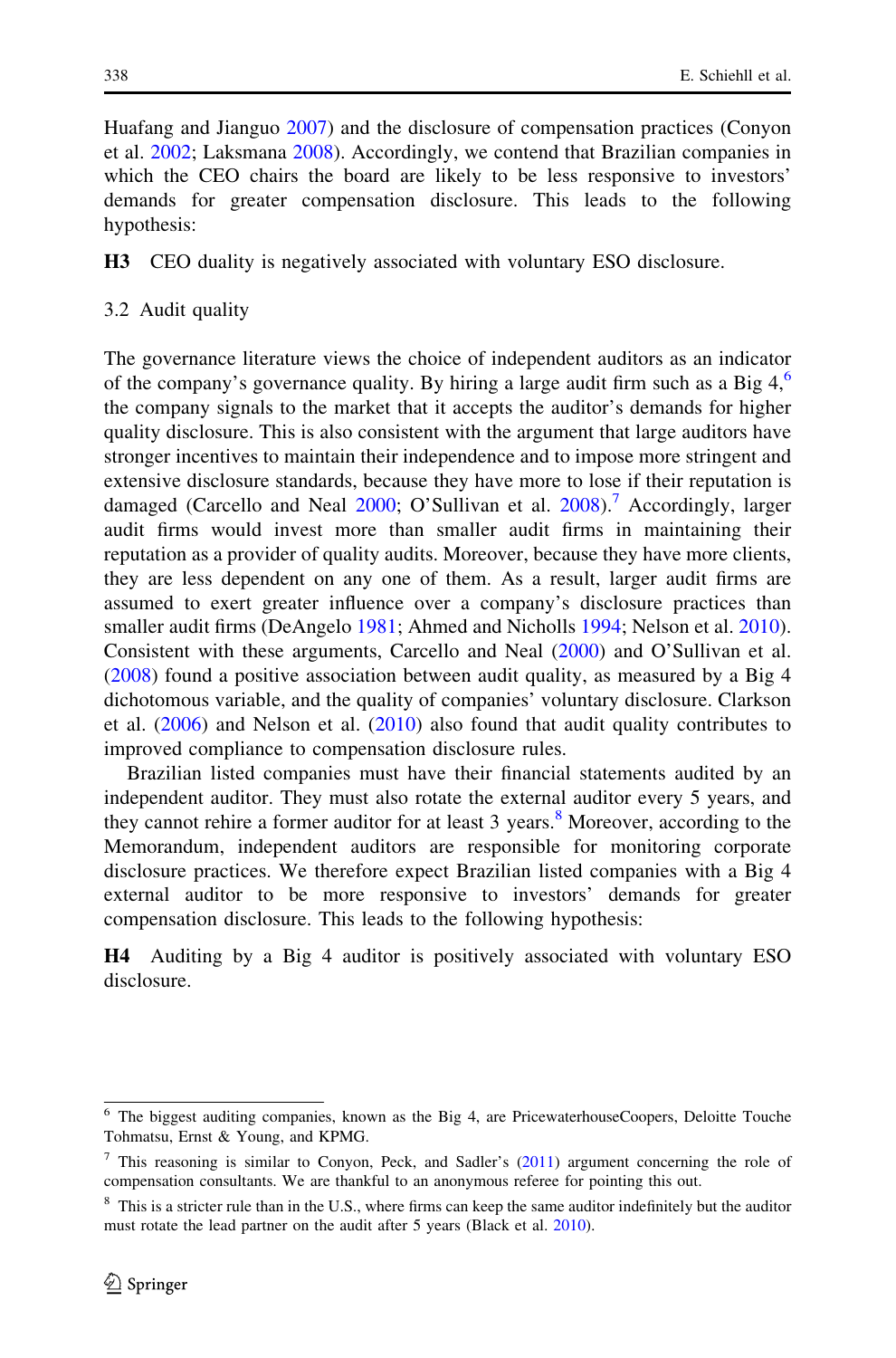#### 3.3 Ownership structure

The research on the effects of ownership structure on internal governance mechanisms suggests that investors who monitor managers absorb all the monitoring costs but receive benefits that are only proportional to their shareholdings (e.g., Fama and Jensen [1983;](#page-29-0) Byrd et al. [1998](#page-28-0)). This discourages minority shareholders from closely monitoring management decision making, leaving the task to another, larger shareholder. The presence of large shareholders in the ownership structure is therefore expected to increase monitoring efforts, reduce agency costs, and increase company value (Byrd et al. [1998\)](#page-28-0). However, controlling shareholders have strong incentives to use inadequate disclosure practices, as certain information could reveal the individual benefits awarded to management and/or controlling shareholders to outsiders, who in turn might take disciplinary action against them (Zingales [1995;](#page-30-0) Tinaikar [2009;](#page-30-0) Nelson et al. [2010](#page-29-0)). Limited disclosure of compensation practices is also assumed to be a relatively inexpensive and attractive way for insiders to conceal excess compensation, compared to directly manipulating compensation contracts (Tinaikar [2009](#page-30-0)). In other words, improving compensation disclosure increases the cost to management and controlling shareholders of expropriating the company's assets through excess compensation. The empirical evidence supports these claims. For example, Machuga and Teitel [\(2009](#page-29-0)), in a study of Mexican companies, found that the presence of large institutional shareholders in the absence of controlling shareholders significantly increases the quality of companies' disclosures on governance issues. Moreover, Tinaikar ([2009\)](#page-30-0) showed that institutional shareholdings mitigate insiders' incentives to mask their private control benefits and non-value-maximizing decisions through limited executive compensation disclosure. Similarly, Nelson et al. [\(2010](#page-29-0)) demonstrated that greater shareholder activism and a stronger regulatory environment encourage greater ESO disclosure compliance by Australian companies.

As in other emerging economies, companies in Brazil show high ownership concentration and family control (Black et al. [2010](#page-28-0)), resulting in a dominance of family membership on boards and scant representation by minority shareholders (Lameira and Ness [2007](#page-29-0); Brenner and Schwalbach [2009](#page-28-0); Black et al. [2009,](#page-27-0) [2010\)](#page-28-0).<sup>9</sup> In addition, most Brazilian companies issue preferred (non-voting) shares (Black et al. [2010:](#page-28-0) 32), a practice that allows controlling shareholders to escape the wealth consequences of their own decisions. Accordingly, we expect Brazilian listed companies with ownership concentration to use less transparent executive compensation practices. This leads to the following hypothesis:

H5 Ownership concentration (measured by the disparity between voting and cash flow rights) is negatively associated with voluntary ESO disclosure.

<sup>&</sup>lt;sup>9</sup> Valadares and Leal ([2000\)](#page-30-0) and Leal et al. [\(2000\)](#page-29-0) found high concentrations of voting power in Brazilian firms, largely due to the practice of issuing preferred shares. Similarly, Black et al. ([2009\)](#page-27-0) showed that most Brazilian firms use dual-class structures, with insiders retaining common voting shares and outsiders holding primarily preferred shares, thus creating a wedge between the voting and economic rights of controllers.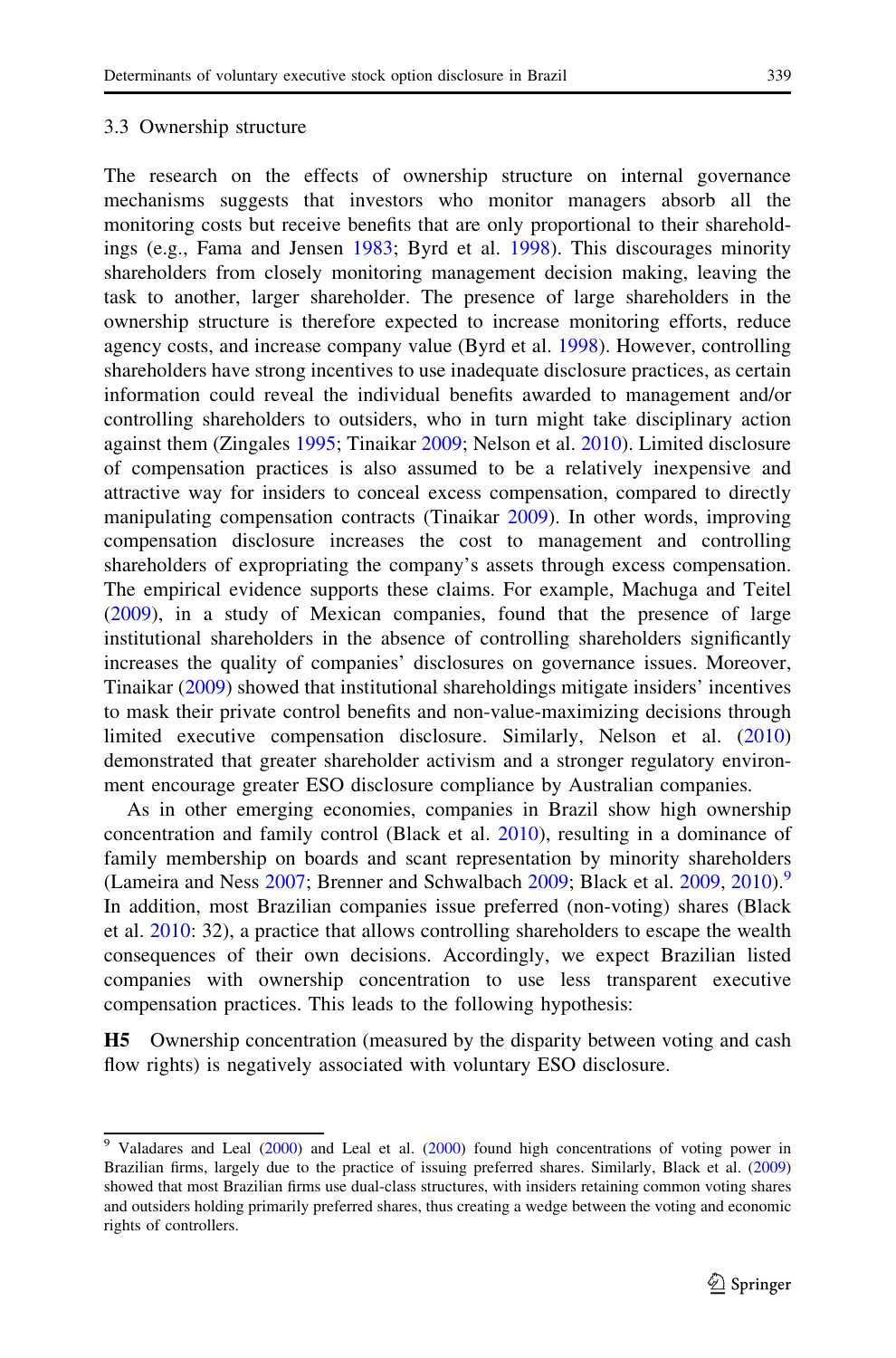## 4 Research methods

## 4.1 Sample and data

Empirical testing is performed on data from companies listed on the São Paulo Stock Exchange (Bovespa). To be included in the sample, companies must have had active ESO plans in the calendar year 2007. Data on ESO plans were retrieved from the companies' annual reports, websites, and official CVM filings. We identify 125 companies that reported active ESO plans in 2007. From these, 26 companies are excluded because the inception date of their ESO plan was after December 31, 2007. Another 26 companies are excluded because, although they had an active plan, no options were granted until the end of 2007. Five further companies are excluded because they had not filed their 2007 annual financial reports by the end of 2008. This yields a final group of 68 companies. Given our meticulous data collection procedures, we are confident that these companies well represent all Brazilian companies with active ESO plans in 2007.<sup>10</sup>

The companies operated in nine industries: Basic Materials, Cyclical Consumer Goods, Financial Intermediation and Other, Industrial Goods, Information Technology, Non-Cyclical Consumer Goods, Public Utilities, Telecommunications, and Transportation and Construction. Table [1](#page-10-0) presents the distribution of companies by industry. The companies are fairly well distributed among nine different industries, with many operating in Cyclical Consumption Goods, Non-Cyclical Consumption Goods, and Transportation and Construction (11 companies each, about 16% of the total), and the fewest operating in the Public Utilities sector  $(6\%)$ . Table [1](#page-10-0) presents a comparison of our sample industry composition with companies listed on Bovespa in 2007.<sup>11</sup> At the usual 5% significance level, only the Financial Intermediation and Basic Materials industries are significantly underrepresented in our final sample. For a broader interpretation of the results, we also examine our sample representativeness in terms of the average Brazilian listed company. Thus, Table [1](#page-10-0) also presents a comparative analysis between the characteristics of our sampled companies and all Bovespa companies. We focus on six aspects: size, market capitalization, stock market liquidity, profitability, listing in Bovespa's premium segments (Level 2 and Novo Mercado), and issuance of American Depositary Receipt (ADR) levels II and III. For the majority of the criteria used, companies in our sample are statistically indistinguishable from the average Bovespa listed company, at the usual significant levels. As expected, our sample companies with active ESO plans have more liquid stocks and are slightly more profitable than the average Brazilian listed company. From the comparisons presented in Table [1,](#page-10-0) we may therefore assume that our sample is representative of the Brazilian stock market.<sup>12</sup>

<sup>&</sup>lt;sup>10</sup> In fact, we identified a few companies whose board of directors had approved ESO plans but that had not awarded any stock options as of December 31, 2007. These firms were not suitable for our study because they had nothing to disclose concerning an ESO plan, and were therefore excluded.

<sup>&</sup>lt;sup>11</sup> Active firms: firms whose stock exchange registrations were not cancelled before 2007 and whose stocks were traded at least once in that year.

<sup>&</sup>lt;sup>12</sup> Although not reported here due to space constraints, the comparison between our sampled companies and companies listed on the Bovespa market index (IBovespa) shows no significant differences.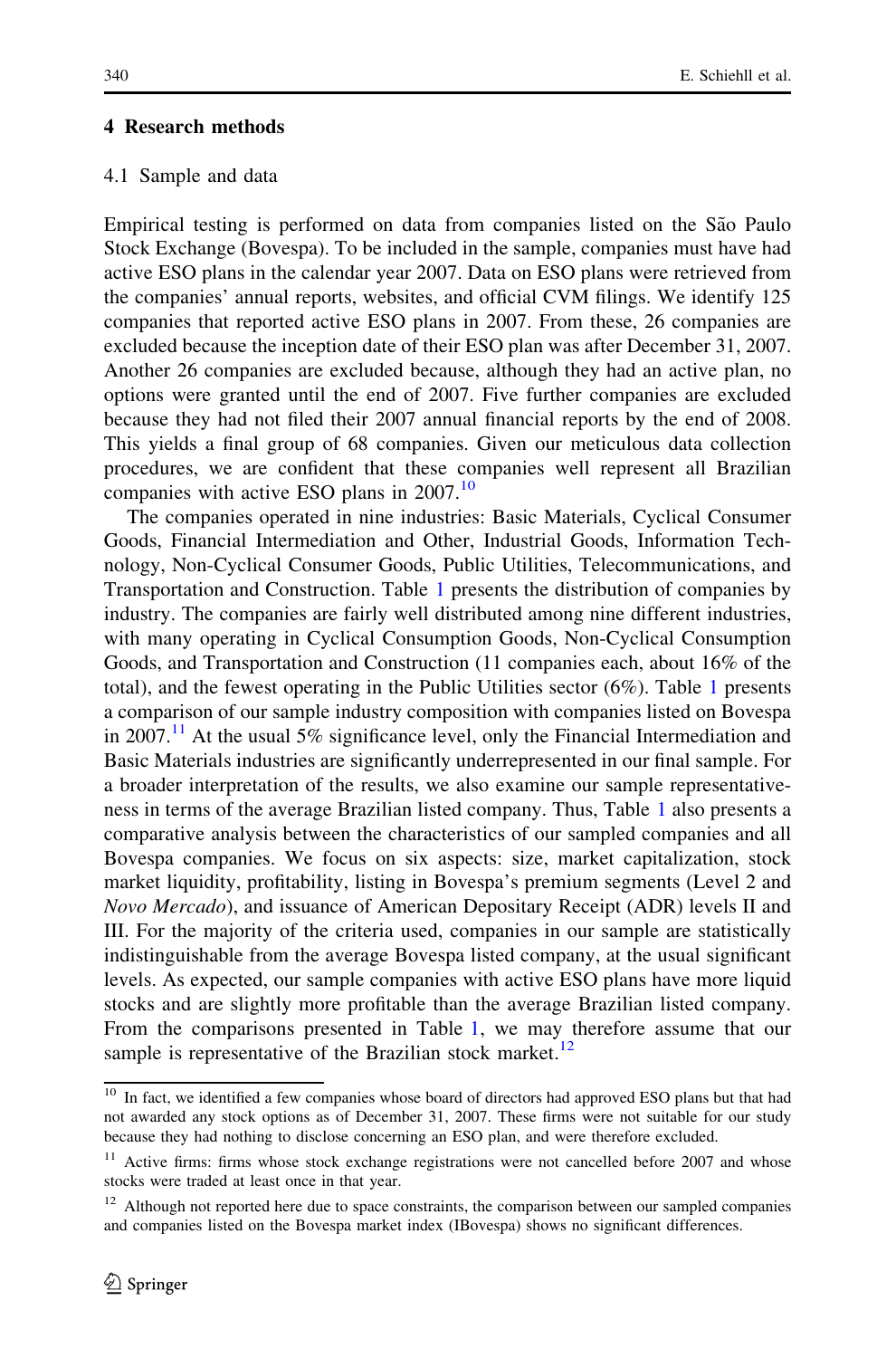| Industry                              |               |                | ESO companies           |               | Bovespa        |                           |          | ESO versus Bovespa |
|---------------------------------------|---------------|----------------|-------------------------|---------------|----------------|---------------------------|----------|--------------------|
|                                       |               |                | Number                  | $\%$          | Number         | $\%$                      | Z test   | $p$ -Value         |
| Cyclical consumption goods            |               | 11             |                         | 16.2          | 63             | 20.1                      | $-0.735$ | 0.231              |
| Non-cyclical consumption goods        |               | 11             |                         | 16.2          | 20             | 6.4                       | 2.685    | 0.996              |
| Transportation and construction       |               | 11             |                         | 16.2          | 26             | 8.3                       | 1.996    | 0.977              |
| Financial intermediation and other    |               | 9              |                         | 13.2          | 78             | 24.8                      | $-2.069$ | 0.019              |
| Industrial goods                      |               | 6              |                         | 8.8           | $\overline{4}$ | 1.3                       | 3.535    | 1.000              |
| <b>Basic materials</b>                |               | 6              |                         | 8.8           | 63             | 20.1                      | $-2.184$ | 0.014              |
| Information technology                |               | 5              |                         | 7.4           | 3              | 1.0                       | 3.340    | 1.000              |
| Telecommunications                    |               | 5              |                         | 7.4           | 15             | 4.8                       | 0.865    | 0.806              |
| Public utilities                      |               | $\overline{4}$ |                         | 5.9           | 35             | 11.1                      | $-1.300$ | 0.097              |
| Oil and gas                           |               | $\theta$       |                         | 0.0           | 7              | 2.2                       | $-1.243$ | 0.107              |
| Total                                 |               | 68             |                         | 100.0         | 314            | 100.0                     |          |                    |
| Proxy or variable <sup>a</sup>        | ESO companies |                |                         | Bovespa       |                |                           |          | ESO versus Bovespa |
|                                       | Mean          |                | Standard deviation Mean |               |                | Standard deviation t Test |          | $p$ -Value         |
| Company size                          | 10.564        | 39.933         |                         | 9.317         | 40.664         |                           | 0.231    | 0.817              |
| Market capitalization                 | 6.888         | 16.29          |                         | 6.782         | 31.217         |                           | 0.032    | 0.975              |
| <b>Stock liquidity</b>                | 1.525         | 1.110          |                         | 0.247         | 0.892          |                           | 14.524   | 0.000              |
| Return on assets                      | 4.31%         | 6.45%          |                         | 1.43%         | 16.31%         |                           | 1.736    | 0.083              |
| Proxy or variable <sup>a</sup>        |               |                |                         | ESO companies | Bovespa        |                           |          | ESO versus Bovespa |
|                                       |               |                | N                       | Prop.         | N              | Prop.                     | Z test   | $p$ -Value         |
| Listing in Bovespa's premium segments |               |                | 51                      | 0.750         | 119            | 0.379                     | 5.582    | 1.000              |
| ADR levels II and III                 |               |                | 14                      | 0.206         | 36             | 0.115                     | 2.022    | 0.978              |
| N                                     |               |                | 68                      |               | 314            |                           |          |                    |

<span id="page-10-0"></span>Table 1 Descriptive statistics of ESO companies

<sup>a</sup> For proxy or variable measurement details, see Table [4](#page-15-0)

## 4.2 Voluntary ESO disclosure index

As discussed above, the Brazilian regulation for ESO disclosure was not yet official at the time of this study and was primarily voluntary. However, since 2004 there has been a trend towards harmonization with international disclosure standards, resulting in the release by the CVM of several official recommendations for the disclosure of detailed information about the components of executive performancecontingent compensation (CVM [2004](#page-28-0)). Specifically, the above-mentioned Memorandum of February 14, 2007 (CVM [2007\)](#page-28-0) provided the basis for the criteria we use to build our voluntary ESO disclosure index. The Memorandum makes recommendations for the disclosure of different executive compensation items, including stock-based compensation, which should be included in the footnotes of audited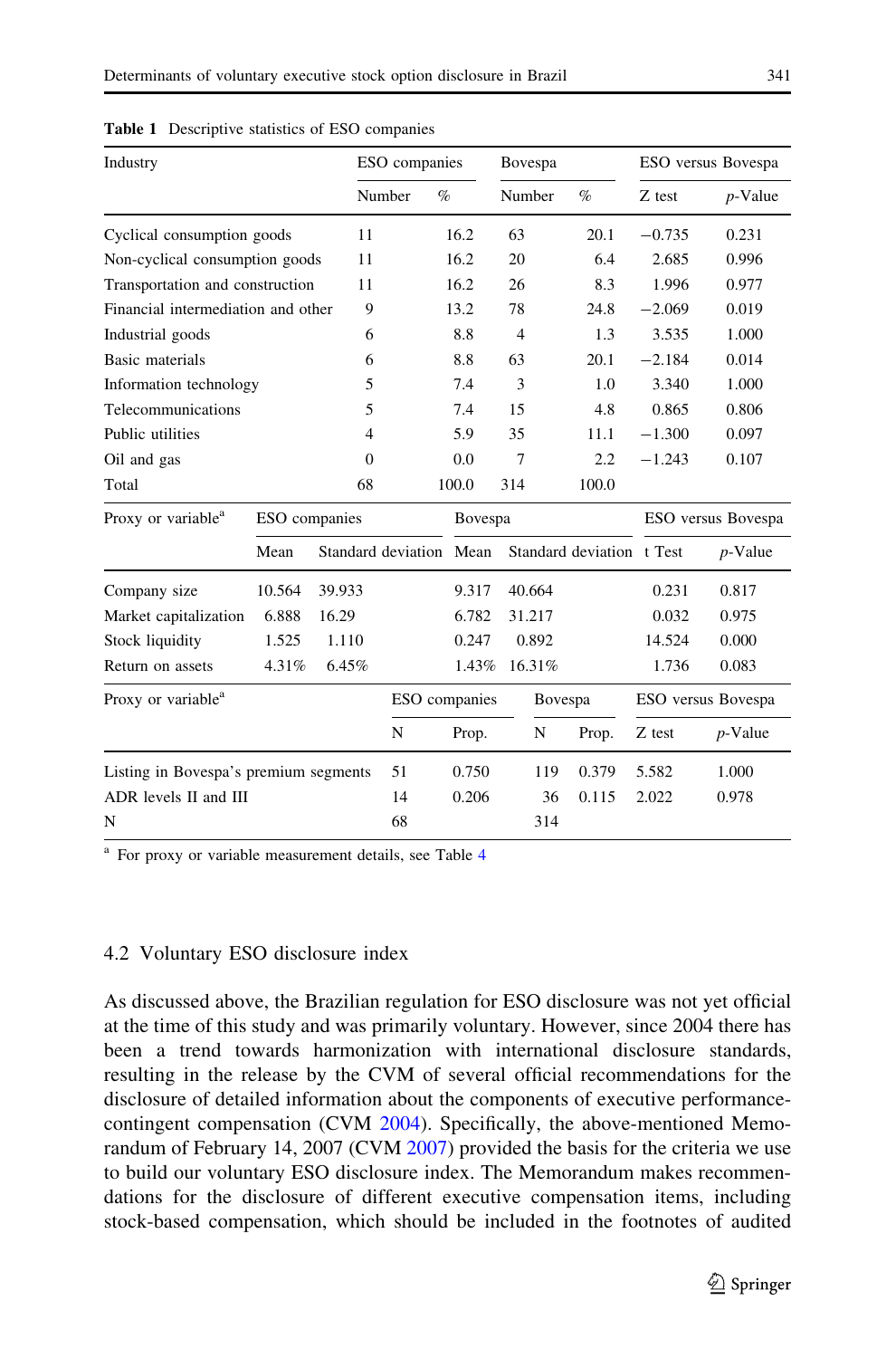| Items in the memorandum CVM $(2007)$                                                                                                                                                                                                                                                                                                                                                                                                                                                                                                                                                                                                       | Number<br>of sub-items |
|--------------------------------------------------------------------------------------------------------------------------------------------------------------------------------------------------------------------------------------------------------------------------------------------------------------------------------------------------------------------------------------------------------------------------------------------------------------------------------------------------------------------------------------------------------------------------------------------------------------------------------------------|------------------------|
| I—Presence of option plans, with a description of their nature and conditions<br>(including eligibility conditions for beneficiaries)                                                                                                                                                                                                                                                                                                                                                                                                                                                                                                      | 7                      |
| II—Quantity, description of the nature, and conditions (including, as applicable, rights<br>to dividends, votes, conversion, dates of exercise, and expiration) and amount of<br>authorized, exercised, and expired options, as applicable, held by each group of<br>beneficiaries, including their exercise price, or, as applicable, the calculation<br>method. The measure of the beneficiaries' eligibility to exercise the rights should be<br>indicated (for example, the time elapsed since the authorization date of the option<br>with respect to the total length of time over which the beneficiary can exercise the<br>option) | 11                     |
| III—Percentage of ownership dilution to which the current shareholders will be<br>submitted in case all authorized options are exercised                                                                                                                                                                                                                                                                                                                                                                                                                                                                                                   | 1                      |
| IV—Regarding the exercised options, a description of the shares delivered, in terms of<br>quantity, class, and type, and the total and unit price of the exercise for each class<br>and type, and the retrospective market price on the respective dates                                                                                                                                                                                                                                                                                                                                                                                   | N/A                    |
| V—The dates or periods when the options can be exercised by the beneficiaries, and<br>any expiry dates                                                                                                                                                                                                                                                                                                                                                                                                                                                                                                                                     | 2                      |
| VI—A description of any negotiations involving shares held in treasury to meet the<br>options exercised, showing the quantity of shares, by class and type, as well as the<br>value received by the company                                                                                                                                                                                                                                                                                                                                                                                                                                | N/A                    |
| VII—The effect on the earnings statement and book equity, in case these write-offs<br>have been realized                                                                                                                                                                                                                                                                                                                                                                                                                                                                                                                                   | $\overline{2}$         |

#### Table 2 Voluntary executive stock option (ESO) disclosure index

Source: Developed by the authors, based on the memorandum (CVM [2007](#page-28-0))

financial statements. Note that because this regulation merely suggests the nature of the disclosed information, ESO disclosure was completely voluntary during the period of this investigation. Table 2 summarizes the content of the seven items in the Memorandum, including the total number of sub-items.

Most indices measuring the disclosure level of executive compensation practices are based on mandatory disclosure regulation (Coulton et al. [2001](#page-28-0); Clarkson et al. [2006;](#page-28-0) Tinaikar [2006\)](#page-29-0). These indices take into account the relationship between the quantity and quality of the disclosed information. Given the voluntary aspect of ESO disclosure in Brazil, we do not rate the quality of the disclosed information. This would have introduced considerable subjectivity into our index.<sup>13</sup> Accordingly, we construct our index by attributing a value of 1 to each ESO disclosure item recommended by the Memorandum.

Using the criteria presented in Table 2 and the content analysis method (Bardin [1977\)](#page-27-0), the information retrieved from the companies' annual reports, explanatory notes to audited financial statements, and websites are coded. The obtained scores are then combined to obtain an overall ESO disclosure index for each company.

<sup>&</sup>lt;sup>13</sup> Note that some ESO disclosure items are not scored in our index. Specifically, item IV would apply only to companies whose plans would already allow their exercise during 2007. Because the majority of ESO plans in Brazil were approved between 2005 and 2007, the option exercise rights had not yet been acquired by December 31, 2007. The same holds for Item VI, as its occurrence is also linked to the exercise of options.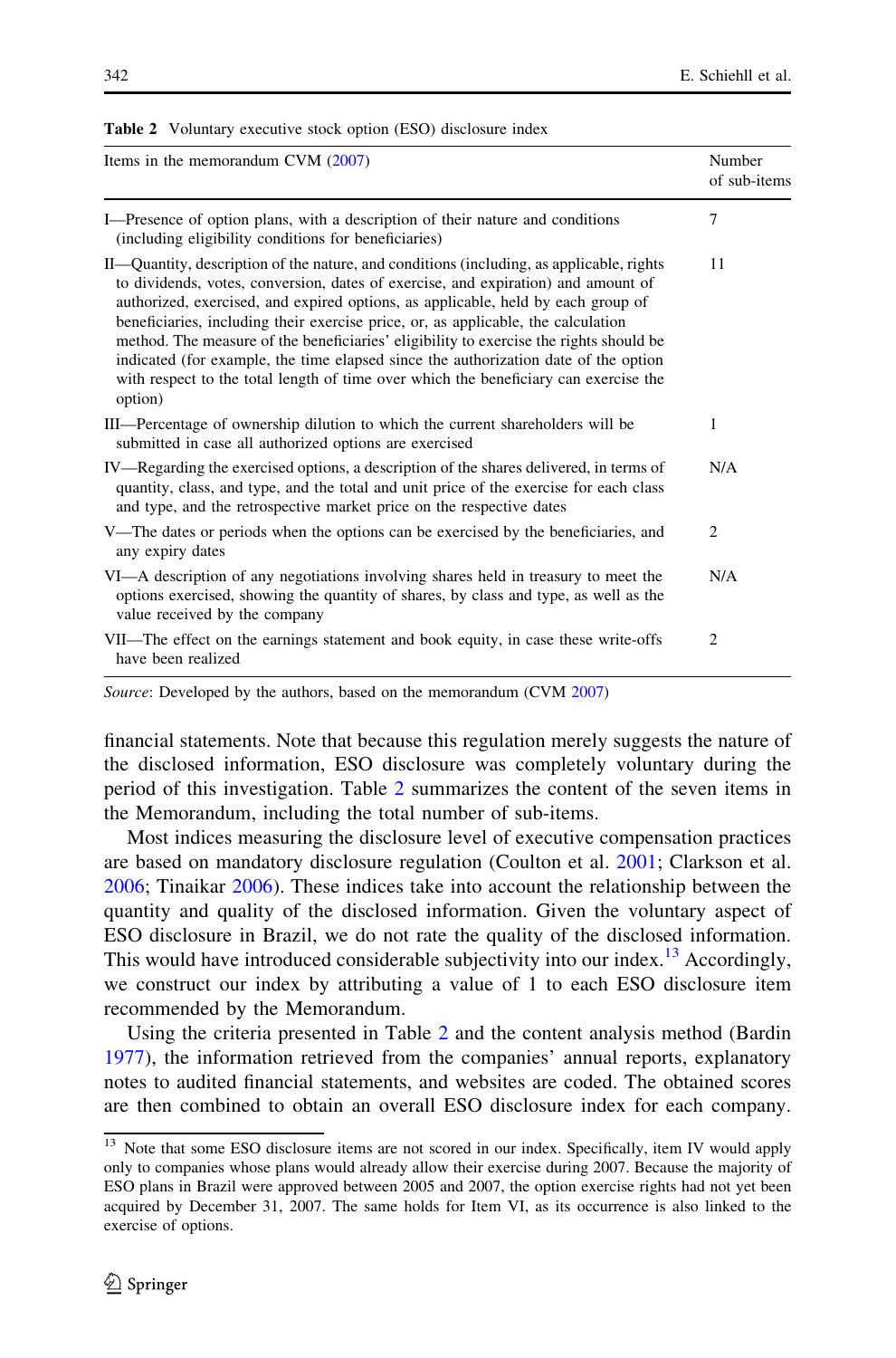Given that some aspects of the Memorandum might be considered more important to disclose than others, different weighting methods are explored. The result is six different measures of voluntary ESO disclosure for each company:

- I. A simple equally weighted index based on financial reports only. The number of sub-items reported by the company in its official financial reports are counted and normalized by the total number of sub-items (23) to produce an index from 0 to 1.
- II. Identical to (I) above, but based on information disclosed on the company's website.
- III. The sum of I and II above normalized by twice the number of sub-items (46) to produce an index from 0 and 1.
- IV. An index that is equally weighted across the five items in the Memorandum, with items scored according to the number of sub-items concerning financial reports and websites. For instance, because item V in the Memorandum includes two sub-items, each sub-item accounts for one-half of the item (1/10 of the total index), whereas for item II (11 sub-items), each sub-item accounts for only one-eleventh of this item (1/55 of the total index). This weighting scheme aims to balance the importance of items that include fewer sub-items (III, V, and VII). This index is also normalized between 0 and 1.
- V. An index weighted according to expert opinions obtained via the Delphi method (see Appendix for details). Weights are then applied to the sum of counts obtained from financial reports and websites.
- VI. Identical to (V) above, but the expert opinions are then equally weighted by the number of sub-items in each item, as in (IV) above. Weights are also applied to the sum of the counts from financial reports and websites.

More details on index construction and validity are given in Appendix. Descriptive statistics of these indices are presented in Table [3](#page-13-0). Most indices are normally distributed (according to the Jarque–Bera test), except for indices IV and VI. This indicates that assigning equal weights to each item in the Memorandum skews the index distribution to the right. More importantly, the indices are highly correlated. Pearson's correlation coefficients range from 0.776 to 0.999, and without exception, they are significant at the 1% level or less. This indicates that our results should be robust to different index sub-item weighting. We further support the robustness of our measures at the end of the results section.

## 4.3 Empirical model

In order to test our research hypotheses, the dependent variable of this study (the voluntary ESO disclosure index) is regressed on the explanatory variables representing the companies' corporate governance framework (described in our research hypotheses) and selected control variables, using the following model:

$$
DISCL_i = \beta_0 + 1 \sum_{i=1}^{7} \beta_i X_i + \sum_{i=8}^{19} \beta_i Z_i + u_i
$$
 (1)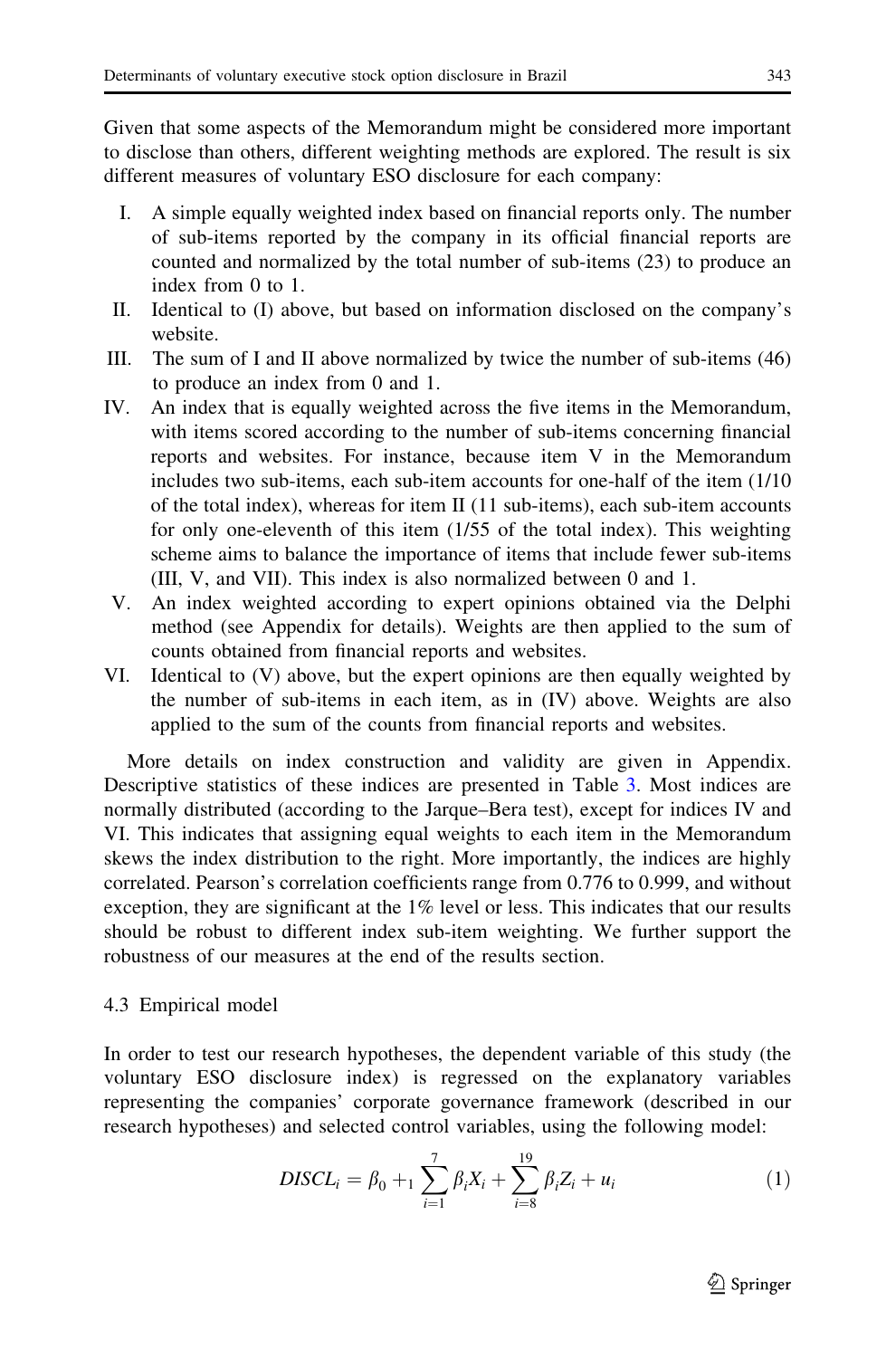|                       | Disclosure index |       |       |        |       |       |
|-----------------------|------------------|-------|-------|--------|-------|-------|
|                       | I                | П     | Ш     | IV     | V     | VI    |
| <b>Statistic</b>      |                  |       |       |        |       |       |
| Observations          | 68               | 68    | 68    | 68     | 68    | 68    |
| Mean                  | 0.375            | 0.457 | 0.416 | 0.319  | 0.430 | 0.326 |
| Standard deviation    | 0.204            | 0.199 | 0.190 | 0.217  | 0.186 | 0.216 |
| Minimum               | 0.000            | 0.087 | 0.087 | 0.052  | 0.100 | 0.056 |
| 1st Quartile          | 0.217            | 0.304 | 0.261 | 0.156  | 0.295 | 0.164 |
| Median                | 0.370            | 0.435 | 0.402 | 0.257  | 0.415 | 0.262 |
| 3rd Quartile          | 0.522            | 0.609 | 0.554 | 0.472  | 0.559 | 0.477 |
| Maximum               | 0.826            | 0.957 | 0.891 | 0.929  | 0.889 | 0.931 |
| Jarque-Bera statistic | 1.241            | 1.393 | 2.158 | 10.387 | 1.792 | 9.442 |
| $p$ -Value            | 0.538            | 0.498 | 0.340 | 0.006  | 0.408 | 0.009 |
| Correlations          |                  |       |       |        |       |       |
| I                     | 1.000            |       |       |        |       |       |
| $\mathbf{I}$          | 0.776            | 1.000 |       |        |       |       |
| Ш                     | 0.944            | 0.941 | 1.000 |        |       |       |
| IV                    | 0.844            | 0.834 | 0.890 | 1.000  |       |       |
| V                     | 0.946            | 0.930 | 0.996 | 0.876  | 1.000 |       |
| VI                    | 0.848            | 0.833 | 0.892 | 0.999  | 0.880 | 1.000 |

<span id="page-13-0"></span>Table 3 Descriptive statistics for the ESO disclosure index

Disclosure indices: I—equally weighted by number of sub-items based on financial reports; II—equally weighted by number of sub-items based on the company's website; III—equally weighted by number of sub-items based on both financial reports and websites; IV—equally weighted by number of items based on both financial reports and websites; V—sub-items weighted according to expert opinion based on both financial reports and websites; VI—weighted by number of items according to expert opinion based on both financial reports and websites. All correlations are significant at the 1% level or less. Maximum correlation: 0.999; minimum correlation: 0.776

where  $DISCL_i$  is a continuous dependent variable reflecting the degree of ESO disclosure,  $X_i$  are the corporate governance variables,  $Z_i$  are other company-level control variables,  $\beta_0$  and  $\beta_i$  are the coefficients to be estimated, and  $u_i$  is a random error term.

# 4.4 Explanatory and control variables

Data on companies' governance attributes were obtained from their annual reports, websites, and official CVM filings. Board structure is measured using the following variables: board size, proportion of independent directors,<sup>14</sup> CEO/board

<sup>&</sup>lt;sup>14</sup> The rules for board disclosure in Brazil require companies to identify "executive or non-executive directors'' only. Consequently, the independent and unrelated attributes are not automatically contained in the disclosed information. We hand-collected data on boards of directors to identify whether nonexecutive directors (1) were appointed by or (2) had family ties with the controlling shareholder. Our variable board independence is measured by the number of non-executive directors without ties or appointed by the controlling shareholder divided by the total number of directors on the board.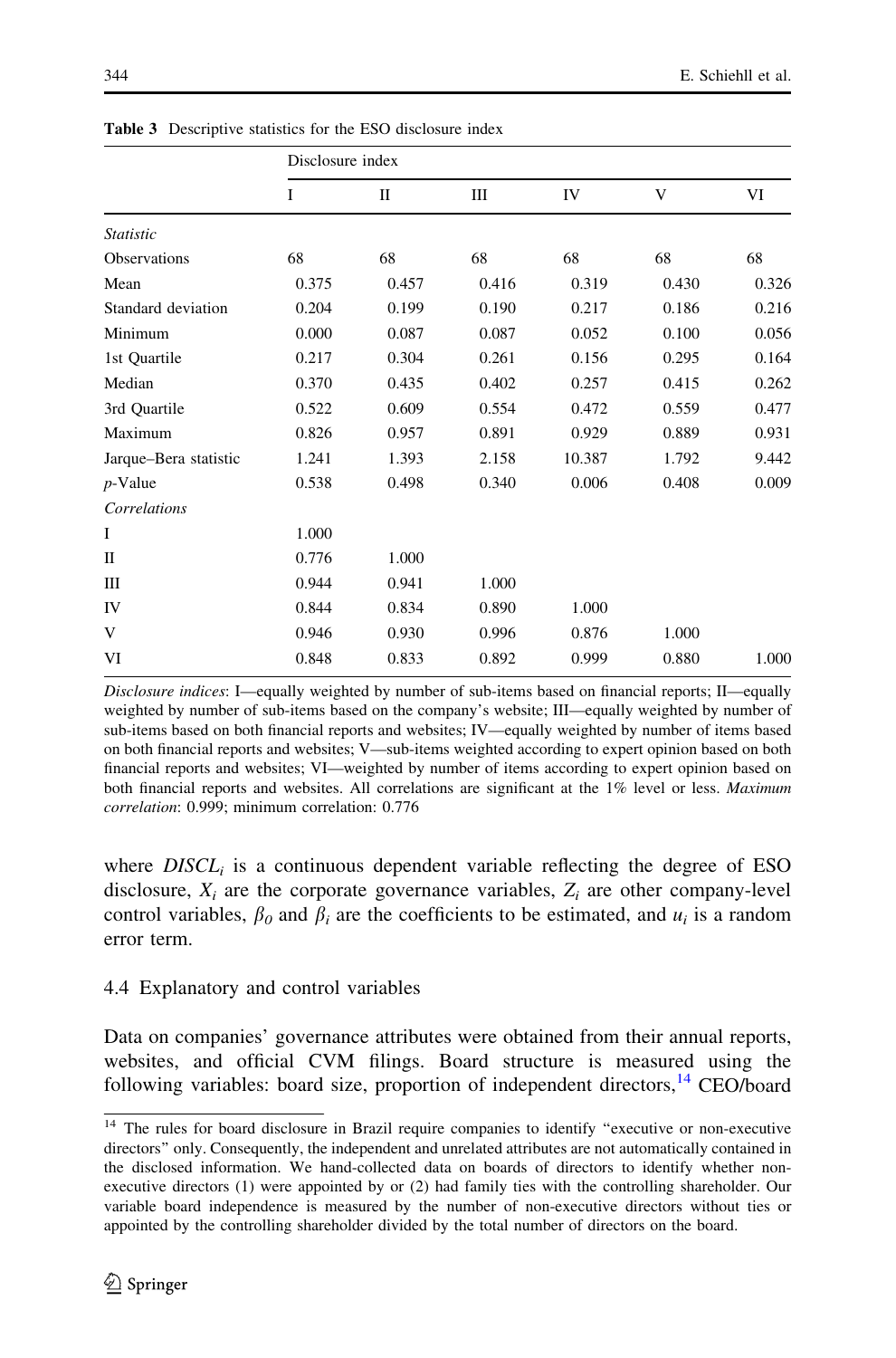chair duality, and the presence of a compensation committee. Audit quality is measured by a dummy variable indicating whether the company's independent auditor was a Big 4 firm. Ownership structure is measured by the imbalance between ownership and control, that is, the percentage of voting power held by controlling shareholders in relation to their percentage of cash flow rights. This variable ''indicates the propensity of controllers to extract private benefits from the control of the company'' (Lima and Terra [2005](#page-29-0):8). A dummy variable for family-controlled companies is also included, because the presence of family members in executive positions and/or on the board may influence the company's tendency to disclose.

Consistent with the literature on compensation disclosure (e.g., Conyon and Sadler [2001;](#page-28-0) Tinaikar [2009;](#page-30-0) Nelson et al. [2010](#page-29-0)), the company-level control variables included in the regressions are company size, financial leverage, profitability, listing on Bovespa's premium segments, and industry sector. Accounting and stock market data for the computation of these variables were obtained mostly from the Economática© database, but are also complemented and/or validated with data manually collected from official CVM and Bovespa fillings. Detailed descriptions of explanatory and control variables are provided in Table [4](#page-15-0).

Summary statistics for the independent and control variables are presented in Table [5](#page-16-0). The boards of companies that use stock option plans to compensate their executives contain an average of seven to eight members. These companies have a minimum of four members on the board and a maximum of 15. The proportion of independent members is 32% on average, with a minimum of 0% and a maximum of 100%. The percentage of companies in which the same individual serves as the CEO and board chair is low, at only 19%, and only 37% of the companies have a formal compensation committee on the board. Regarding audit quality, the vast majority of companies (86%) are audited by a Big 4 auditing firm.

With respect to ownership structure, the average vote-to-capital ratio is 1.28. This means that the percentage of voting shares held by majority shareholders is greater than their share in the company's total equity. As expected, this confirms that voting power is concentrated in Brazilian publicly traded companies. Family-controlled companies account for 34% of the companies in our study, a relatively high proportion, considering that these are listed companies, albeit consistent with the Brazilian context (Brenner and Schwalbach [2009,](#page-28-0) Black et al. [2009\)](#page-27-0).

Table [5](#page-16-0) also presents the descriptive statistics for the control variables representing the general characteristics of the companies in our study. Average company size, represented by total assets, is about R\$10.5 billion (about US\$6 billion). The average financial leverage shows that debt capital financing accounts for around 52% of the total assets. Average profitability, based on return on assets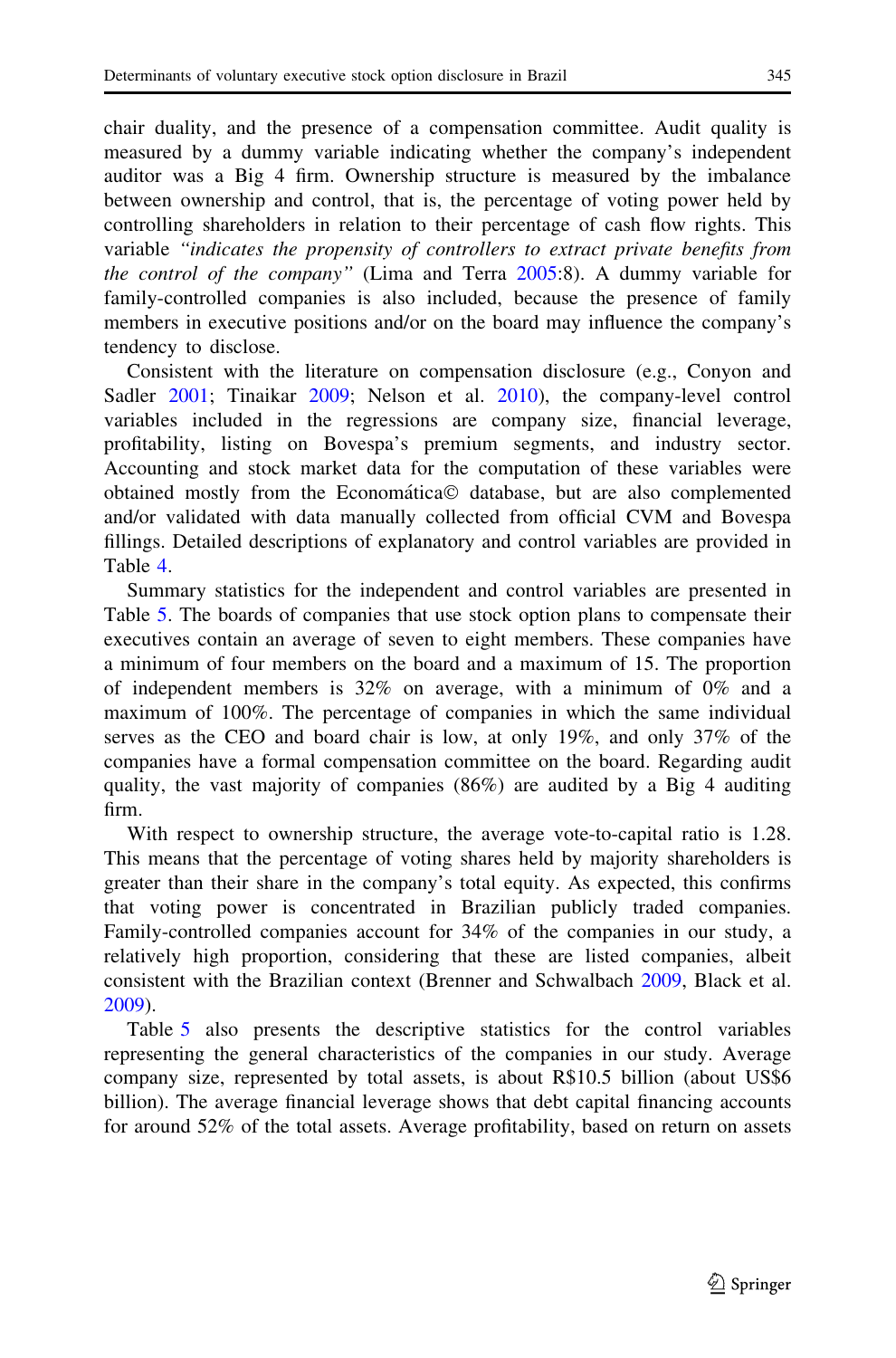| Explanatory variable | Description of the proxy                                          |
|----------------------|-------------------------------------------------------------------|
| Corporate governance |                                                                   |
| Board size           | Number of members on the boar                                     |
| Board independence   | Number of outside (non-executiv<br>shareholder divided by the nur |
| CEO/chair duality    | Dummy variable corresponding<br>otherwise                         |
| Compensation         | Dummy variable corresponding to                                   |

<span id="page-15-0"></span>Table 4 Measurement of the explanatory variables

| Corporate governance                |                                                                                                                                                                                                                             |
|-------------------------------------|-----------------------------------------------------------------------------------------------------------------------------------------------------------------------------------------------------------------------------|
| Board size                          | Number of members on the board of directors                                                                                                                                                                                 |
| Board independence                  | Number of outside (non-executive) directors not appointed by the controlling<br>shareholder divided by the number of members on the board of directors                                                                      |
| CEO/chair duality                   | Dummy variable corresponding to 1 if the CEO is also the board chair and 0<br>otherwise                                                                                                                                     |
| Compensation<br>committee           | Dummy variable corresponding to 1 if there is a compensation committee and 0<br>otherwise                                                                                                                                   |
| External auditing                   | Dummy variable corresponding to 1 if the company's accounting reports were<br>audited by one of the 4 largest auditing firms (PriceWaterhouseCoopers,<br>Deloitte Touche Tohmatsu, Ernest & Young, or KPMG) and 0 otherwise |
| Concentration of voting<br>power    | Share $(\%)$ of votes held by the largest stockholder divided by the share $(\%)$ of<br>capital held by the largest stockholder                                                                                             |
| Family company                      | Dummy variable corresponding to 1 if the company is controlled by a family<br>and 0 otherwise                                                                                                                               |
| Control variables                   |                                                                                                                                                                                                                             |
| Company size                        | Natural logarithm of the company's total assets                                                                                                                                                                             |
| Financial leverage                  | Total debt divided by total assets                                                                                                                                                                                          |
| Profitability (Return on<br>Assets) | Earnings before interest and taxes divided by total assets                                                                                                                                                                  |
| Bovespa's premium<br>segment        | Dummy variable corresponding to 1 if the company is listed in Bovespa's<br>levels 1 or 2 or the <i>Novo Mercado</i> and 0 otherwise                                                                                         |
| Industry                            |                                                                                                                                                                                                                             |
| Industrial goods                    | Dummy variables corresponding to 1 if the company belongs to the industry                                                                                                                                                   |
| Cyclical consumer<br>goods          | and 0 otherwise, financial intermediation and other is chosen as the base-case                                                                                                                                              |
| Transportation and<br>construction  |                                                                                                                                                                                                                             |
| Non-cyclical consumer<br>goods      |                                                                                                                                                                                                                             |
| <b>Basic materials</b>              |                                                                                                                                                                                                                             |
| Telecommunications                  |                                                                                                                                                                                                                             |
| Information technology              |                                                                                                                                                                                                                             |
| Public utilities                    |                                                                                                                                                                                                                             |
|                                     |                                                                                                                                                                                                                             |

(ROA), is 4.5%. Finally, as expected, a substantial percentage (66%) of companies is listed in Bovespa's top premium segments, i.e., Level 2 and Novo Mercado.<sup>15</sup>

The correlation matrix presented in Table [6](#page-17-0) shows that the independent variables are weakly correlated. The highest correlation is only 0.47 (between company size and board size) and the lowest is  $-0.36$  (between Bovespa premium segment and compensation committee). Most correlations are insignificant at the usual significance levels, and none is significant at the 1% level.

<sup>&</sup>lt;sup>15</sup> Level 1 requires softer corporate governance commitments from the company in order to be listed. We therefore focus our analyses on the stricter segments Level 2 and Novo Mercado.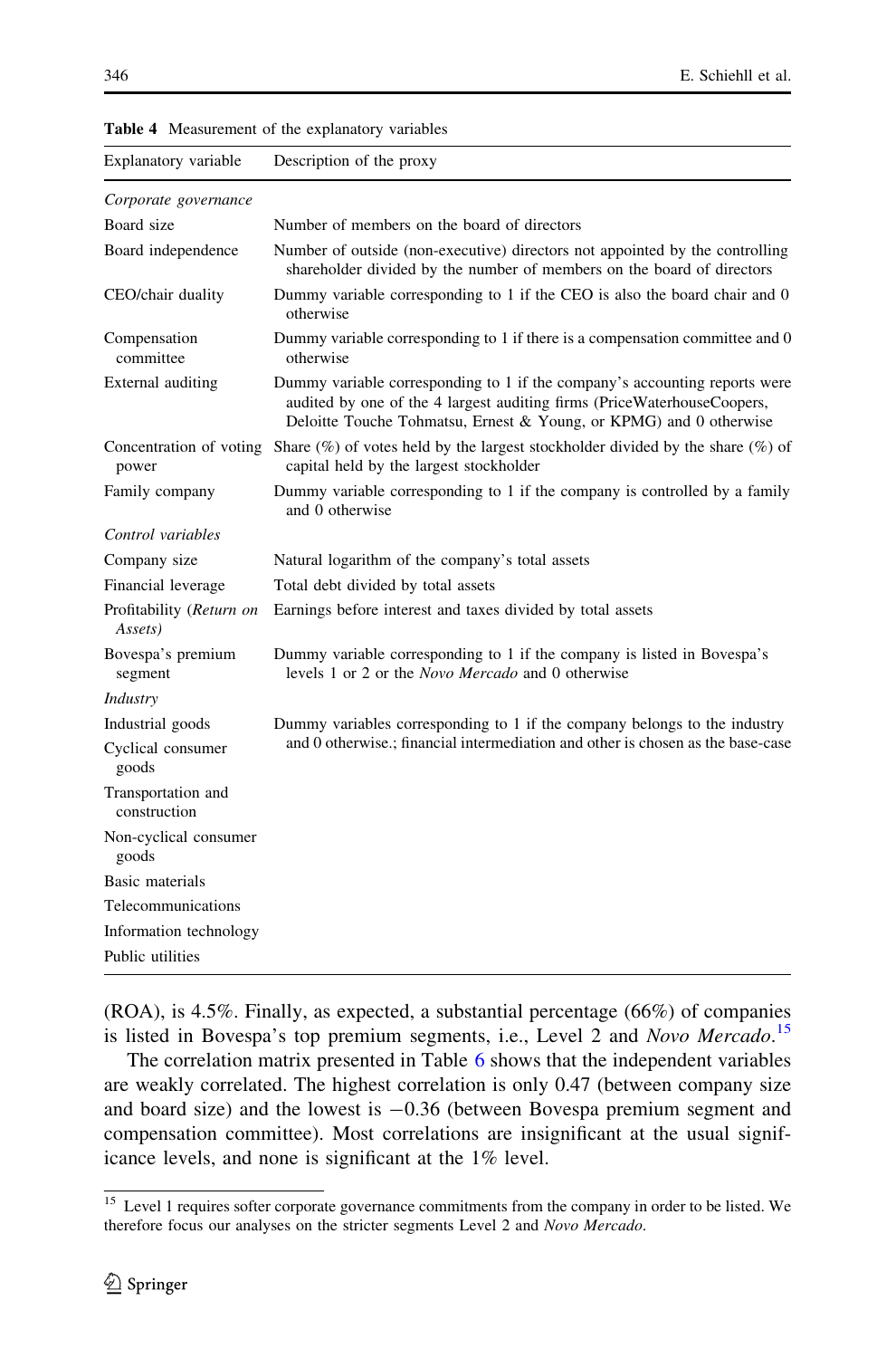| Statistic                                | Mean   | Standard deviation | Minimum  | Median | Maximum |
|------------------------------------------|--------|--------------------|----------|--------|---------|
| Board size                               | 7.412  | 2.261              | 4.000    | 7.000  | 15.000  |
| Board independence                       | 0.320  | 0.346              | 0.000    | 0.200  | 1.000   |
| CEO/Chair duality                        | 0.191  | 0.396              | 0.000    | 0.000  | 1.000   |
| Compensation committee                   | 0.368  | 0.486              | 0.000    | 0.000  | 1.000   |
| Big 4 auditing                           | 0.868  | 0.341              | 0.000    | 1.000  | 1.000   |
| Concentration of voting power            | 1.284  | 0.651              | 0.000    | 1.000  | 3.846   |
| Family-controlled-company                | 0.338  | 0.477              | 0.000    | 0.000  | 1.000   |
| Company size (million reais—R\$)         | 10.564 | 39.933             | 297      | 1.701  | 294,876 |
| Company size (million dollars— $USS^a$ ) | 5,968  | 22,561             | 168      | 961    | 166,597 |
| Financial leverage                       | 0.521  | 0.212              | 0.006    | 0.499  | 0.957   |
| Profitability                            | 0.045  | 0.065              | $-0.142$ | 0.038  | 0.236   |
| Bovespa's premium segment                | 0.662  | 0.477              | 0.000    | 1.000  | 1.000   |

<span id="page-16-0"></span>Table 5 Descriptive statistics of explanatory variables

<sup>a</sup> Based on the official exchange rate on December 31, 2007

## 5 Results

5.1 Executive stock option (ESO) disclosure practices in Brazilian companies

Due to the lack of statutory obligation to meet the aforementioned CVM disclosure recommendations, ESO disclosure practices differ widely across the sampled companies. Besides differences in the amount of information made available, a lack of standardization can be seen. The greatest variation is in the number of companies that disclosed information by sub-item. For example, only three of the 68 companies disclosed whether or not they imposed stock option transfer conditions, whereas 47 reported the amount of authorized and exercised options for the period.

On average, the companies provided information in their audited financial statements on about nine of the 23 sub-items. On the websites, the average number of disclosed sub-items is 10.51. In other words, the companies reported on average 10 of the 23 sub-items, either in financial statements or on websites. This can be explained by the fact that many of the websites contained not only standard financial statements, but also links to additional information on corporate governance practices, including information on stock option plans.

Regarding Item I, the most frequently reported information concerns the eligible beneficiaries, reported by 74% of companies; grace period conditions, reported by 66%; and the maximum number of shares to be awarded, reported by 63%. The conditions for transferring granted stock options, accounting treatment, and the alienation of options were reported by only 15, 26, and 37% of companies, respectively, while maturity conditions were reported by exactly half.

For Item II, the most reported information concerns the option exercise price and the number of options granted and exercised in the period, disclosed by 75, 74%,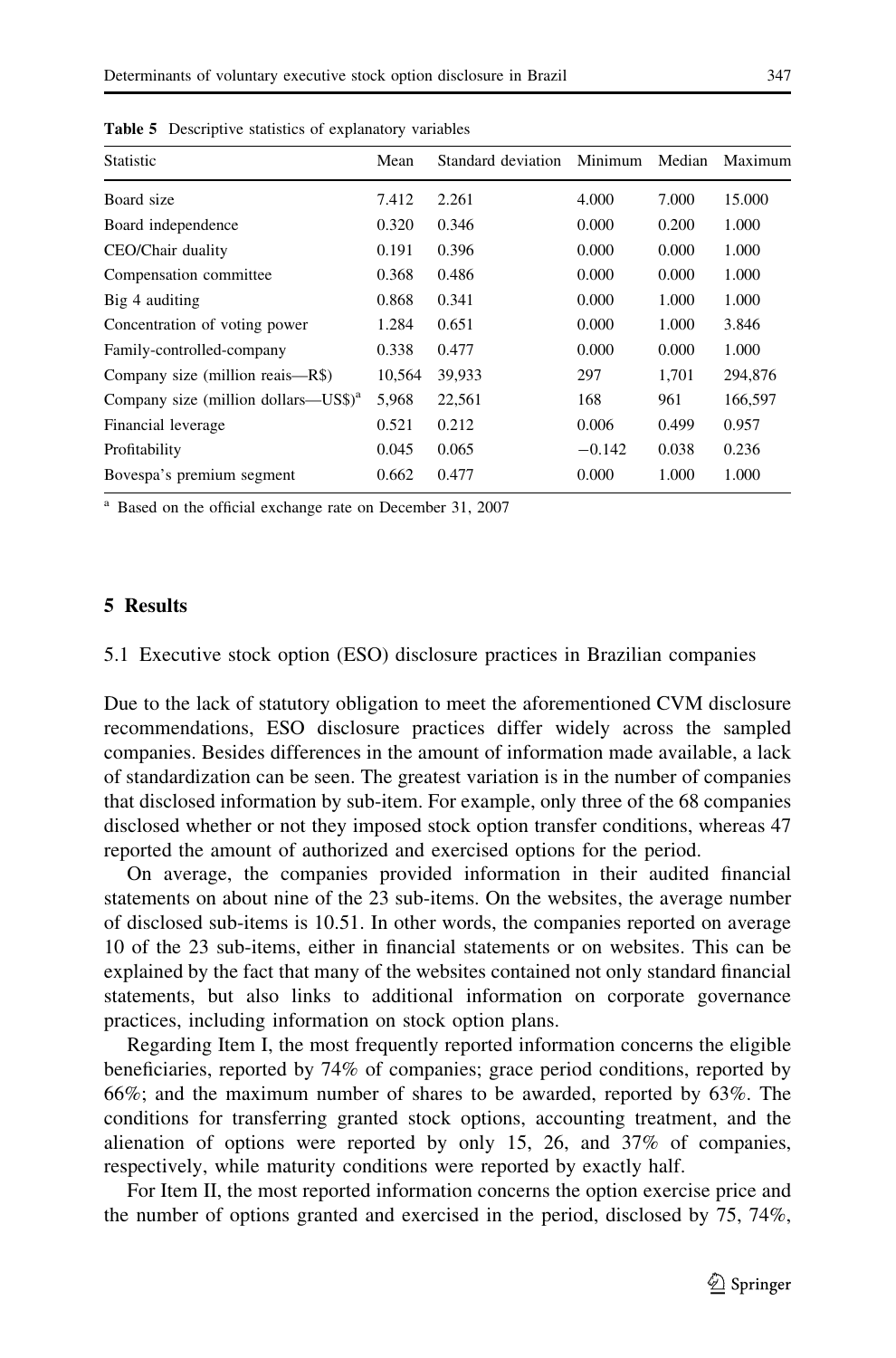|         | Table 6 Correlation matrix of explanatory variables |                                                                           |                      |                                              |               |          |                                                        |                |            |               |               |
|---------|-----------------------------------------------------|---------------------------------------------------------------------------|----------------------|----------------------------------------------|---------------|----------|--------------------------------------------------------|----------------|------------|---------------|---------------|
|         | Variable                                            | $\widehat{\Xi}$                                                           | $\odot$              | $\odot$                                      | $\widehat{f}$ | <u>ଚ</u> | $\widehat{\mathbf{e}}$                                 | $\epsilon$     | ⊛          | $\widehat{e}$ | $\frac{1}{2}$ |
|         | Board size                                          | $1.000\,$                                                                 |                      |                                              |               |          |                                                        |                |            |               |               |
|         | Board independence                                  |                                                                           | 1.000                |                                              |               |          |                                                        |                |            |               |               |
|         | CEO/chair duality                                   | $-0.178$<br>$-0.106$<br>$0.173$<br>0.083                                  | 0.053                | 1.000                                        |               |          |                                                        |                |            |               |               |
|         | ttee<br>Compensation commit                         |                                                                           | 0.086                | $-0.293**$                                   | 1.000         |          |                                                        |                |            |               |               |
|         | Big 4 auditing                                      |                                                                           | 0.080                |                                              | 0.208         | $1.000$  |                                                        |                |            |               |               |
| $\circ$ | Concentration of voting power                       |                                                                           | $-0.189$             |                                              | $0.277***$    | 0.129    | 1.000                                                  |                |            |               |               |
|         | Family company                                      | $\begin{array}{c} 0.120 \\ 0.063 \\ 0.472* \\ 0.196 \\ 0.028 \end{array}$ |                      | $-0.190$<br>$-0.202$<br>$-0.031$<br>$-0.110$ | $0.293**$     | 0.004    |                                                        | 1.000          |            |               |               |
| įο      | Company size                                        |                                                                           | $-0.159$<br>$-0.149$ |                                              | $0.239***$    | 0.055    | $\begin{array}{c} 0.215 \\ 0.142 \\ 0.238 \end{array}$ | 0.237          | 1.000      |               |               |
|         | Financial leverage                                  |                                                                           | 0.094                | $-0.039$                                     | $0.245**$     | 0.010    |                                                        | 0.158<br>0.096 | $0.338*$   | $1.000$       |               |
|         | Profitability                                       |                                                                           | $-0.181$             | $-0.021$                                     | 0.164         | 0.074    | 0.098                                                  |                | $-0.026$   | $0.014\,$     | 1.000         |
|         | Bovespa's premium segment                           | $-0.187$                                                                  | 0.133                | 0.031                                        | $-0.357*$     | $-0.096$ | $-0.305***$                                            | $-0.014$       | $-0.269**$ | $-0.273**$    | $-0.075$      |
|         | Maximum: 0.472; Minimum: -0.357                     |                                                                           |                      |                                              |               |          |                                                        |                |            |               |               |
|         | * Significant at the 10% level                      |                                                                           |                      |                                              |               |          |                                                        |                |            |               |               |
|         | ** Significant at the 5% level                      |                                                                           |                      |                                              |               |          |                                                        |                |            |               |               |
|         | *** Significant at the 1% leve!                     |                                                                           |                      |                                              |               |          |                                                        |                |            |               |               |

<span id="page-17-0"></span>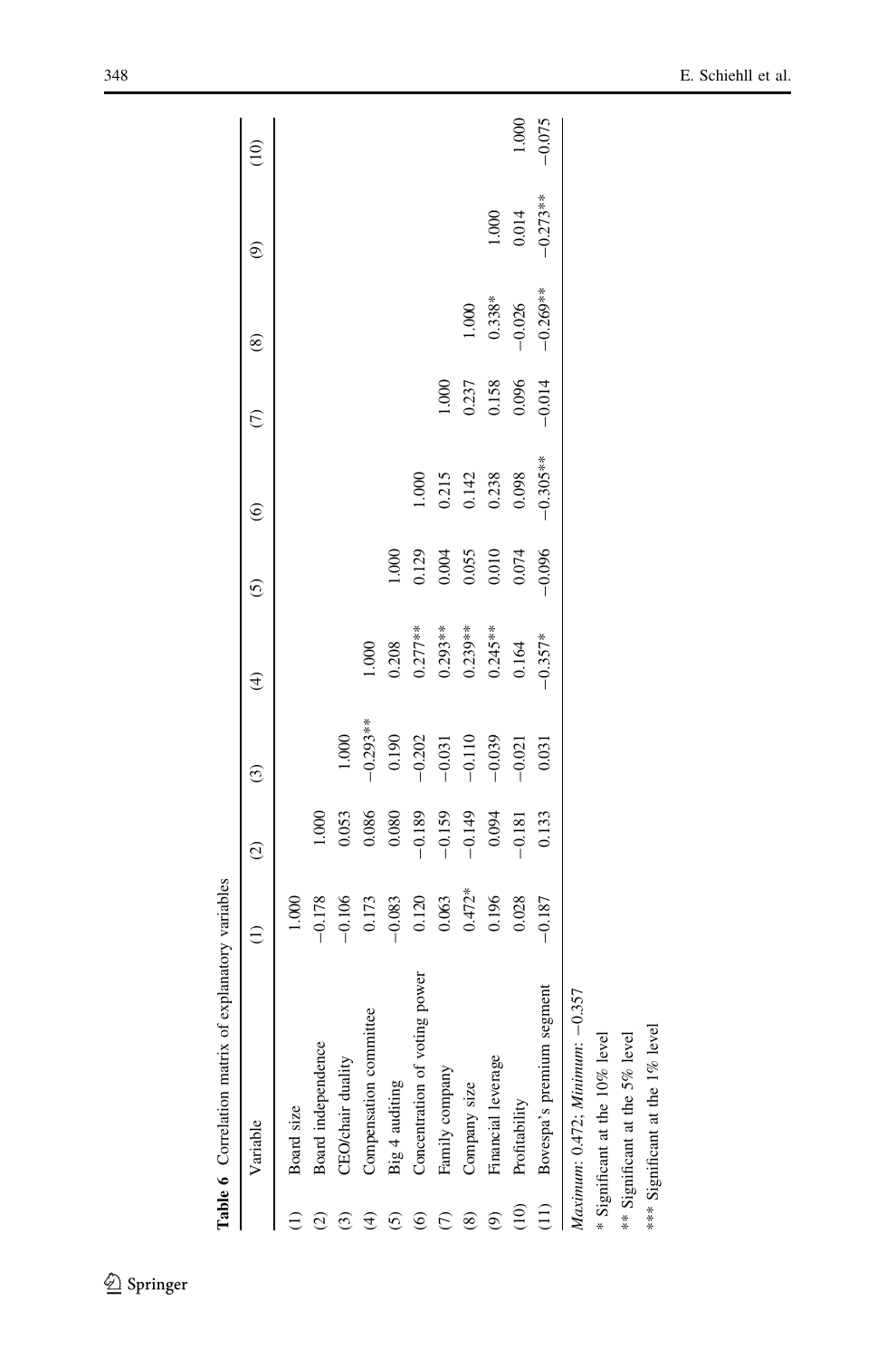and 74% of companies. The least reported information concerns the kinds of rights granted by the underlying shares (voting rights, special divided rights, mandatory bid rule rights, liquidation rights, etc.) (only 29% of companies) and the options cancelled in the period (37% of companies).

Items III, V, and VII represent the information least reported by the companies. Importantly, only 25% reported the dilution of ownership to which current shareholders would be submitted in case the granted stock options were exercised by the beneficiaries. Only 21% reported the dates or periods when the beneficiaries would acquire the right to exercise the options and when those rights would expire. A slightly higher percentage (32%) reported the effect on earnings of the expensing of compensation within the fiscal year, although a much smaller percentage (19%) reported the effects on liquid assets.

The descriptive statistics for the various weighted indices are presented in Table [3](#page-13-0), showing that the average voluntary ESO disclosure index ranges from 0.32 to 0.46 (median 0.26 and 0.44). The fact that the median is below the mean and the considerable distance between the 3rd quartile and the maximum score highlight the low average disclosure among the companies.

## 5.2 Determinants of voluntary executive stock option (ESO) disclosure

Table [7](#page-19-0) presents the results of the multiple linear regressions on the determinants of voluntary ESO disclosure estimated by ordinary least squares (OLS). We estimate the regressions for each disclosure index in order to draw general conclusions that are robust to the measurement of the dependent variable.

Although it explains 30% on average of the variation in the degree of voluntary ESO disclosure, the adjusted  $R^2$  can be considered reasonable when compared to other studies on this issue, and given the focus of our study. Recall that our main objective is to highlight the role played by certain governance attributes in the decision to voluntarily disclose information about ESO plans. The adequacy of the standard linear regression model assumptions is verified by a number of specification tests (heteroskedasticity, autocorrelation, nonlinearity, normality, and multicollinearity), and all regressions pass all tests, with the exception of disclosure Index IV for the Lagrange Multiplier heteroskedasticity test (homoskedasticity rejected at the 5% level). We may therefore conclude that our regressions are well specified.

Table [7](#page-19-0) presents the main findings of our study: board size, the presence of a compensation committee, and auditing by a Big 4 firm are consistently significant across the six disclosure indices. Moreover, the signs for these variables are consistent with our theoretical predictions, suggesting that voluntary ESO disclosure practices in Brazilian companies are positively associated with larger boards, a formal compensation committee, and a Big 4 auditor. These results support hypotheses H1 and H4.

The remaining explanatory variables fail to reach the usual significance levels. Therefore, hypotheses H2, H3, and H5 are not supported, casting some doubt on the effectiveness of these corporate governance mechanisms to promote voluntary ESO disclosure in Brazil.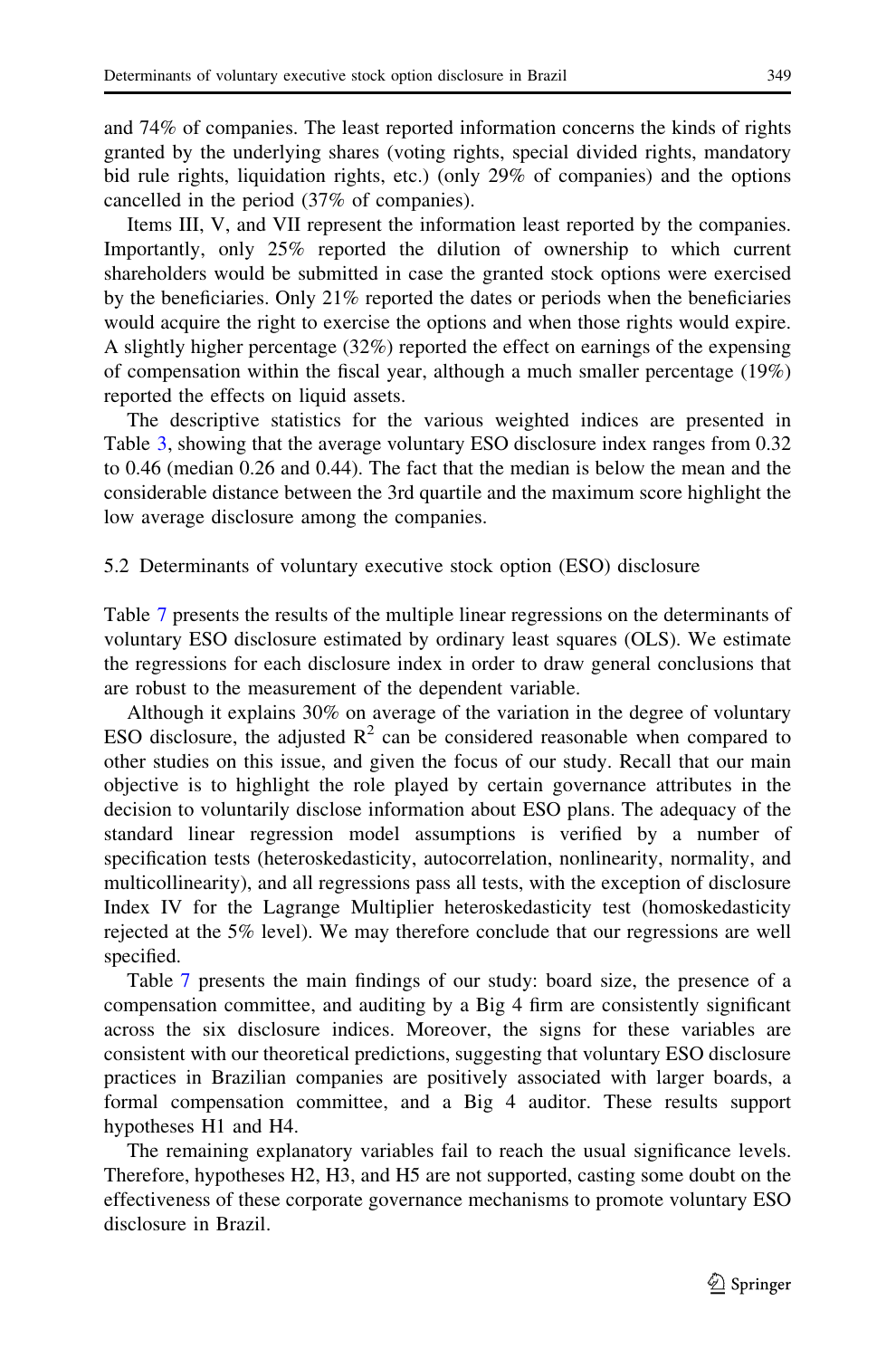|                                    | Expected           |            | Dependent variables: disclosure indices |              |            |            |            |                   |
|------------------------------------|--------------------|------------|-----------------------------------------|--------------|------------|------------|------------|-------------------|
|                                    | sign               | I          | П                                       | Ш            | IV         | V          | VI         | <b>VIF</b>        |
| (a) Explanatory variable           |                    |            |                                         |              |            |            |            |                   |
| Constant                           |                    | $-0.102$   | $-0.097$                                | $-0.099$     | $-1.176$   | $-0.004$   | $-0.072$   |                   |
|                                    |                    | $(-0.244)$ | $(-0.221)$                              | $(-0.245)$   | $(-0.275)$ | $(-0.010)$ | $(-0.168)$ |                   |
| Board size                         | $^{+}$             | $0.041***$ | $0.036***$                              | $0.039***$   | $0.373***$ | $0.039***$ | $0.037***$ | 1.613             |
|                                    |                    | (4.577)    | (3.285)                                 | (4.573)      | (3.250)    | (4.427)    | (3.221)    |                   |
| Board                              | $\hspace{0.1mm} +$ | $-0.063$   | $-0.004$                                | $-0.033$     | $-1.310$   | $-0.032$   | $-0.132$   | 1.473             |
| independence                       |                    | $(-0.896)$ | $(-0.053)$                              | $(-0.467)$   | $(-1.781)$ | $(-0.445)$ | $(-1.781)$ |                   |
| CEO/chair                          |                    | $-0.029$   | 0.000                                   | $-0.015$     | 0.127      | $-0.023$   | 0.008      | 1.513             |
| duality                            |                    | $(-0.378)$ | $(-0.005)$                              | $(-0.212)$   | (0.171)    | $(-0.342)$ | (0.106)    |                   |
| Compensation                       | $^{+}$             | $0.111**$  | $0.081*$                                | $0.096**$    | 1.794***   | $0.092**$  | $0.176*$   | 1.811             |
| committee                          |                    | (1.949)    | (1.331)                                 | (1.746)      | (3.060)    | (1.682)    | (3.002)    |                   |
| Big 4 auditing                     | $^+$               | $0.268***$ | $0.117**$                               | $0.192***$   | 1.950***   | $0.194***$ | 0.199*     | 1.480             |
|                                    |                    | (4.241)    | (1.745)                                 | (3.637)      | (3.726)    | (3.656)    | (3.791)    |                   |
| Concentration of                   |                    | 0.009      | $0.065*$                                | 0.037        | 0.375      | 0.030      | 0.035      | 1.656             |
| voting power                       |                    | (0.189)    | (1.368)                                 | (0.856)      | (0.885)    | (0.709)    | (0.817)    |                   |
| Family company                     |                    | $-0.058$   | $-0.025$                                | $-0.042$     | $-0.014$   | $-0.051$   | $-0.003$   | 1.523             |
|                                    |                    | $(-0.883)$ | $(-0.395)$                              | $(-0.682)$   | $(-0.022)$ | $(-0.846)$ | $(-0.047)$ |                   |
| Company size                       | $^+$               | $-0.010$   | 0.005                                   | $-0.002$     | $-0.052$   | $-0.007$   | $-0.008$   | 2.564             |
|                                    |                    | $(-0.383)$ | (0.176)                                 | $(-0.094)$   | $(-0.198)$ | $(-0.289)$ | $(-0.296)$ |                   |
| Financial                          | $^+$               | 0.000      | 0.000                                   | 0.000        | $-0.006$   | 0.000      | $-0.001$   | 1.632             |
| leverage                           |                    | (0.111)    | $(-0.150)$                              | $(-0.025)$   | $(-0.398)$ | (0.003)    | $(-0.389)$ |                   |
| Profitability                      | $^{+}$             | 0.001      | 0.000                                   | 0.000        | $-0.016$   | 0.001      | $-0.001$   | 1.232             |
|                                    |                    | (0.443)    | $(-0.137)$                              | (0.150)      | $(-0.453)$ | (0.300)    | $(-0.382)$ |                   |
| Bovespa's                          | $^{+}$             | $-0.003$   | $-0.011$                                | $-0.007$     | 0.190      | $-0.003$   | $0.020*$   | 1.779             |
| premium<br>segment                 |                    | $(-0.039)$ | $(-0.139)$                              | $(-0.096)$   | (0.256)    | $(-0.051)$ | (0.265)    |                   |
| Industry<br>dummies                |                    | Yes        | Yes                                     | Yes          | Yes        | Yes        | Yes        | $1.717-$<br>2.424 |
|                                    |                    |            | Dependent variables: disclosure indices |              |            |            |            |                   |
|                                    |                    |            | $\mathbf I$                             | $\mathbf{I}$ | Ш          | IV         | V          | VI                |
| (b) Specification statistic        |                    |            |                                         |              |            |            |            |                   |
| N                                  |                    |            | 68                                      | 68           | 68         | 68         | 68         | 68                |
| Adjusted R-squared                 |                    |            | 0.275                                   | 0.131        | 0.235      | 0.305      | 0.213      | 0.296             |
| $F-statistic (21;45)$              |                    |            | 2.336***                                | 1.530        | 2.082**    | 2.548***   | 1.955**    | 2.483***          |
| $p$ -Value                         |                    |            | [0.009]                                 | [0.115]      | [0.020]    | [0.004]    | [0.030]    | [0.005]           |
| LM heteroscedasticity test         |                    |            | 1.290                                   | 0.133        | 0.185      | 3.908**    | 0.082      | 4.205             |
| $p$ -Value                         |                    |            | [0.256]                                 | [0.716]      | [0.667]    | [0.048]    | [0.774]    | [0.040]           |
| Durbin-Watson autocorrelation test |                    |            | 1.957                                   | 2.157        | 2.082      | 2.276      | 2.089      | 2.288             |

p-Value [0.429] [0.748] [0.636] [0.880] [0.647] [0.890]

<span id="page-19-0"></span>Table 7 Determinants of voluntary executive stock option (ESO) disclosure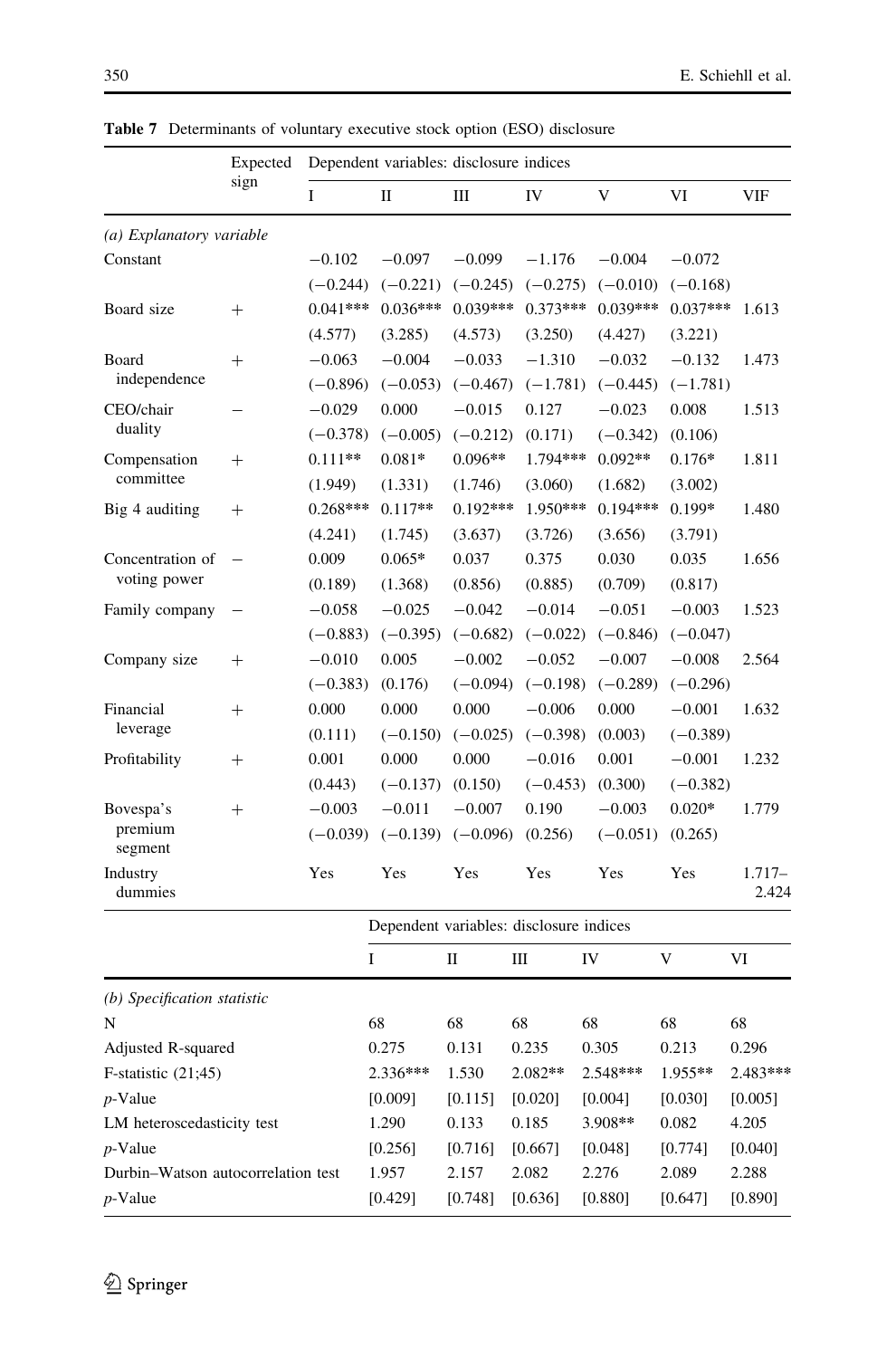|                                      |         | Dependent variables: disclosure indices |         |         |         |         |
|--------------------------------------|---------|-----------------------------------------|---------|---------|---------|---------|
|                                      |         | П                                       | Ш       | IV      | V       | VI      |
| Breusch-Godfrey autocorrelation test | 0.020   | 0.599                                   | 0.165   | 1.218   | 0.213   | 1.328   |
| $p$ -Value                           | [0.886] | [0.439]                                 | [0.685] | [0.270] | [0.644] | [0.249] |
| Ljung-Box Q-statistic                | 0.024   | 0.667                                   | 0.185   | 1.379   | 0.240   | 1.514   |
| $p$ -Value                           | [0.877] | [0.414]                                 | [0.667] | [0.240] | [0.624] | [0.219] |
| Wald nonlinearity test               | 6.699   | 7.495                                   | 6.118   | 10.904  | 6.084   | 10.666  |
| $p$ -Value                           | [0.996] | [0.991]                                 | [0.998] | [0.927] | [0.998] | [0.935] |
| Jarque–Bera normality test           | 1.558   | 0.268                                   | 0.413   | 0.028   | 0.409   | 0.053   |
| $p$ -Value                           | [0.459] | [0.875]                                 | [0.813] | [0.986] | [0.815] | [0.974] |

#### Table 7 continued

Notes: Dependent variables (disclosure indices): I—equally-weighted by number of sub-items based on financial reports; II—equally-weighted by number of sub-items based on the company's website; III equally-weighted by number of sub-items based on both financial reports and websites; IV—equallyweighted by number of items based on both financial reports and websites; V—sub-items weighted according to experts' opinion based on both financial reports and websites; VI—weighted by number of items according to experts' opinion based on both financial reports and websites. Explanatory variables: Board size  $=$  No. of members on the board of directors; board independence  $=$  No. of outside (nonexecutive) directors not appointed by the controlling shareholder  $\div$  No. of members on the board of directors; duality CEO/chairman of the board  $= 1$  if the CEO is also the board chair and 0 otherwise; compensation committee  $= 1$  if there is a compensation committee and 0 if not; Big-4 auditing  $= 1$  if the accounting reports are audited by one of the 4 largest auditing firms and 0 otherwise; concentration of voting power = % votes of the largest stockholder  $\div$  % capital of the largest stockholder; family company  $= 1$  if the company is controlled by a family and 0 otherwise; company size  $=$  value of total assets; financial leverage = debt-equity ratio; profitability = return on assets; Bovespa premium segment  $= 1$  if the company is listed in levels 1 or 2 and the *Novo Mercado* of Bovespa and 0 otherwise. VIF: variance inflation factor. t-Statistics in round brackets. p-Values in square brackets

\* Significant at the 10% level (one-tailed)

\*\* Significant at the 5% level (one-tailed)

\*\*\* Significant at the 1% level (one-tailed)

Although most of the control variables representing the companies' general characteristics show the hypothesized signs, none appear significant to explain the degree of voluntary ESO disclosure. The industry dummies reveal that the Transportation and Construction, Telecommunications, and to a lesser extent, Information Technology industries stand out in terms of voluntary ESO disclosure.<sup>16</sup>

## 5.3 Robustness checks

Given the small absolute number of Brazilian firms with active ESO plans, a potential concern in this study is that our results could be influenced by the limited number of companies in the sample. We again stress that, based on our meticulous data collection procedures, we are confident that the companies included in this

<sup>&</sup>lt;sup>16</sup> These results are not reported in Table [7](#page-19-0) for the sake of concision, but are available on request to the authors.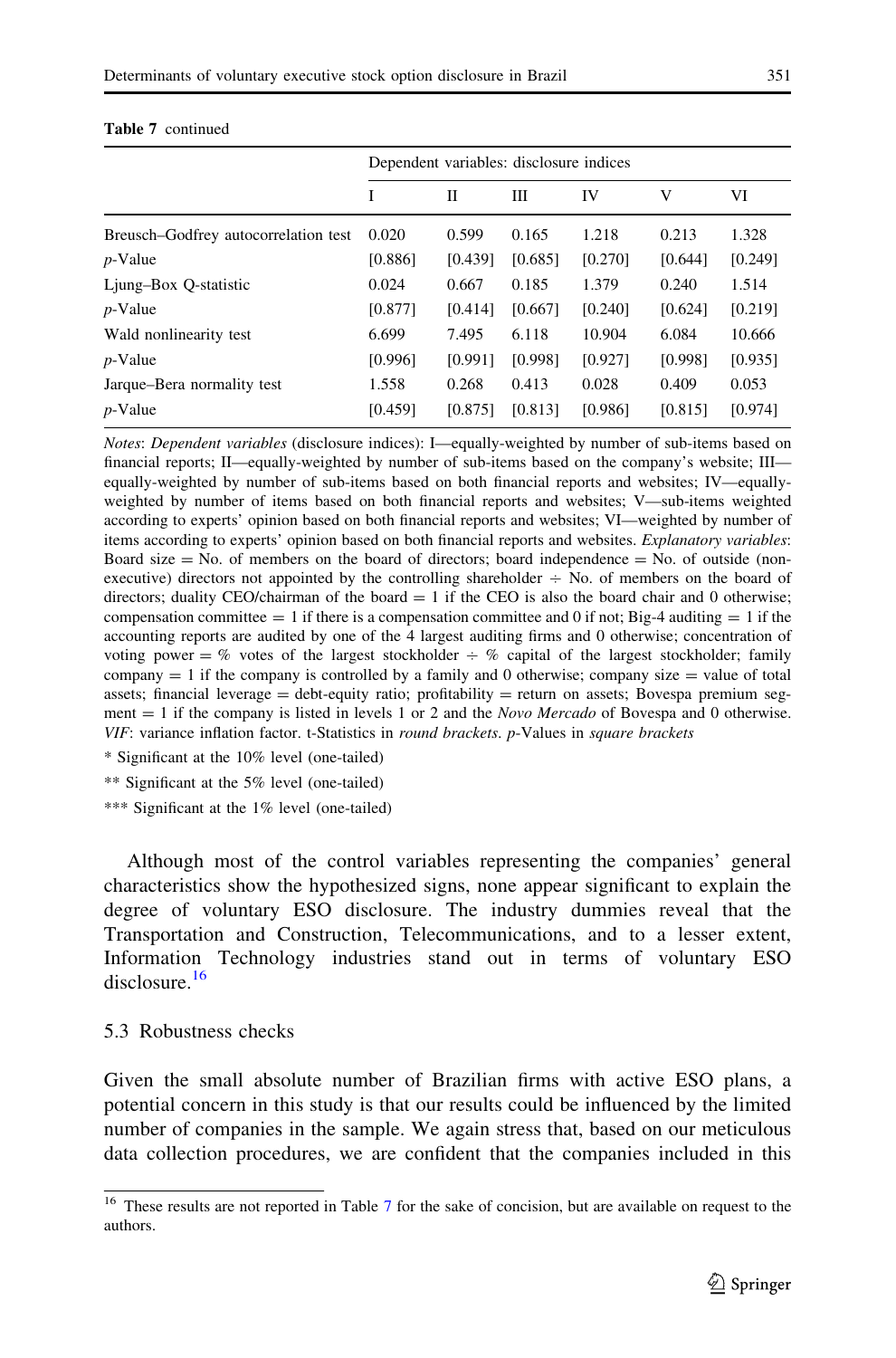study are representative of all the companies that had active ESO plans in Brazil in 2007. Nevertheless, the robustness of our findings would be in question if they were not robust to the composition of the companies sampled.

In order to address this issue, a Leamer's ([1985\)](#page-29-0) global sensitivity analysis is performed. Thus, each regression is run repeatedly, eliminating one company each time. If our findings were contingent on the composition of each sub-sample, then large variations in coefficients, t-statistics, and the significance of explanatory variables should be identified. The sensitivity analysis results are presented in Table [8](#page-22-0). For brevity, we report only the results on disclosure index III (equally weighted by the number of sub-items based on both financial reports and websites). Results for the other five indices are similar and are available on request.

The sensitivity analysis confirms the above-reported results: board size, the presence of a formal compensation committee, and auditing by a Big 4 firm show significant and positive coefficients in all regressions (Table [8,](#page-22-0) Panel A). Moreover, these variables are significant at the 5% level, respectively, for 100, 72, and 96% of the regressions. This strongly supports the robustness of our findings. Similarly, non-significant variables are rarely significant, further supporting our results and the stability of our model.

A number of further robustness checks are run to verify the consistency of our results. First, we more closely examine the effect of other ownership structure characteristics. Given the higher disclosure standards that certain shareholders usually demand, we consider the presence of large institutional and foreign shareholdings in the company as well as the issuance of ADR levels II and III. These variables are insignificant and their inclusion leaves the results basically unchanged with respect to our baseline model. Second, we include the board independence measure squared to investigate whether the effect of independence is nonlinear. This variable is also insignificant, and does not change the previous results. Finally, we estimate the model for a sub-sample of 55 companies that voluntarily disclosed other aspects of executive compensation. It is arguable that these companies were more likely to disclose details of their ESO plans as well, and are therefore unrepresentative of regular companies. Again, the main results are unchanged. However, the dummy variable measuring family-controlled companies is negative and significant, supporting Hypothesis H5, which predicts that ownership concentration lessens voluntary ESO disclosure.

Based on the robustness results, we conclude that our baseline results are robust to measurement differences in both the dependent and independent variables. Together with the results presented in Table [7](#page-19-0), these results appear to reflect the underlying factors that determine voluntary ESO disclosure in Brazilian publicly traded companies.

#### 6 Summary and concluding remarks

This study examines the determinants of voluntary ESO disclosure in 68 Brazilian publicly traded companies that used and granted executive stock option (ESO) plans in 2007. Five research hypotheses concerning the governance determinants of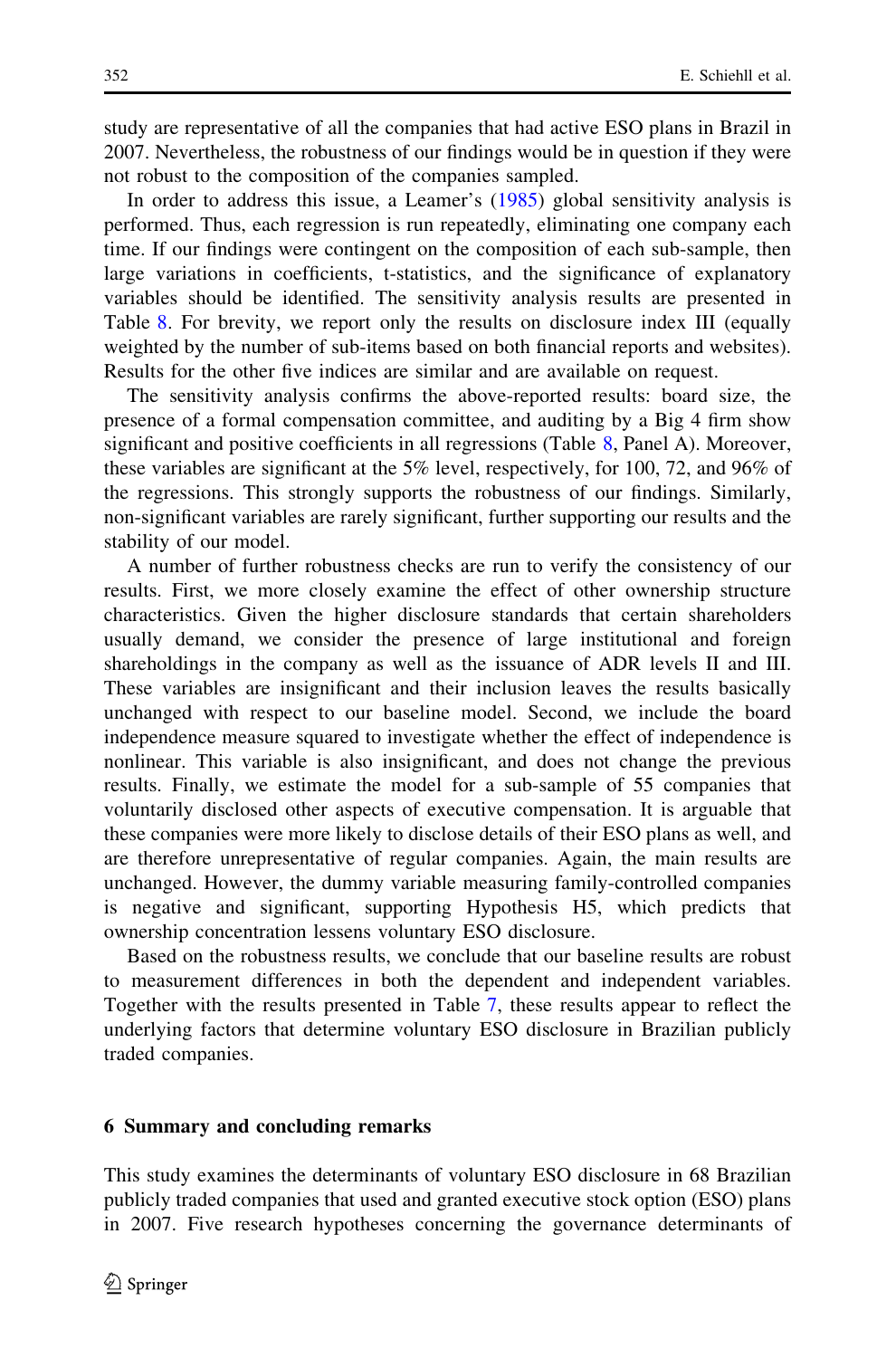| Variable                            | Original<br>estimate | Mean                                              | Median                 | Std.<br>Dev. | Max.                       | Min.              | $% > 0$ N    |     |
|-------------------------------------|----------------------|---------------------------------------------------|------------------------|--------------|----------------------------|-------------------|--------------|-----|
| Panel A-Regression coefficients     |                      |                                                   |                        |              |                            |                   |              |     |
| Board size                          | 0.039                | 0.094                                             | 0.039 0.125            |              | 0.427                      | 0.029             | 100.0        | 408 |
| Independence                        | $-0.033$             | $-0.263$                                          | $-0.053$               | 0.473        | 0.029                      | $-1.742$          | 4.4          | 408 |
| CEO/chair duality                   | $-0.015$             | 0.011                                             | $-0.007$               | 0.072        | 0.487                      | $-0.380$          | 39.7         | 408 |
| Compensation committee              | 0.096                | 0.391                                             | 0.105 0.629            |              | 2.008                      | 0.060             | 100.0        | 408 |
| Big 4 auditing                      | 0.192                | 0.486                                             | 0.198                  | 0.657        | 2.157                      | 0.088             | 100.0        | 408 |
| Concentration of voting<br>power    | 0.037                | 0.092                                             | 0.037                  | 0.130        | 0.657                      | $-0.025$          | 99.0         | 408 |
| Family company                      | $-0.042$             | $-0.033$                                          | $-0.038$ 0.045         |              |                            | $0.277 - 0.398$   | 11.8         | 408 |
| Company size                        | $-0.002$             | $-0.012$                                          | $-0.007$               | 0.025        | 0.058                      | $-0.197$          | 21.3         | 408 |
| Financial leverage                  | 0.000                | $-0.001$                                          | 0.000                  | 0.002        | 0.005                      | $-0.012$          | 34.6         | 408 |
| Profitability                       | 0.000                | $-0.003$                                          | 0.000                  | 0.007        | 0.003                      | $-0.043$          | 49.5         | 408 |
| Bovespa's premium<br>segment        | $-0.007$             | 0.031                                             | $-0.001$               | 0.086        | 0.607                      | $-0.277$          | 46.6         | 408 |
| Variable                            |                      | Original estimate Mean                            |                        |              | Median Std. Dev. Max. Min. |                   | % > 1.669 N  |     |
| Panel B—t-statistics                |                      |                                                   |                        |              |                            |                   |              |     |
| Board size                          | 4.573                | 3.842                                             |                        | 3.765 0.655  | 5.351                      | 2.620 100.0       |              | 408 |
| Independence                        | $-0.467$             |                                                   | $-0.895 - 0.706 0.675$ |              |                            | $0.381 - 2.364$   | 0.0          | 408 |
| CEO/chair duality                   | $-0.212$             |                                                   | $-0.113 - 0.092 0.267$ |              |                            | $0.609 - 1.247$   | 0.0          | 408 |
| Compensation committee              | 1.746                | 2.107                                             |                        | 1.842 0.675  | 3.443                      | 0.993             | 71.8         | 408 |
| Big 4 auditing                      | 3.637                | 3.418                                             |                        | 3.651 0.811  | 4.832                      | 1.202             | 95.6         | 408 |
| Concentration of voting power       | 0.856                | 0.800                                             |                        | 0.827 0.385  |                            | $2.103 - 0.492$   | 1.2          | 408 |
| Family company                      | $-0.682$             |                                                   | $-0.479 - 0.539 0.383$ |              |                            | $0.461 - 1.780$   | 0.0          | 408 |
| Company size                        | $-0.094$             |                                                   | $-0.177 - 0.217 0.236$ |              |                            | $0.725 - 0.837$   | 0.0          | 408 |
| Financial leverage                  | $-0.025$             |                                                   | $-0.140 - 0.101$ 0.253 |              |                            | $1.016 - 1.315$   | 0.0          | 408 |
| Profitability                       | 0.150                |                                                   | $-0.012 - 0.022 0.365$ |              |                            | $1.026 - 1.084$   | 0.0          | 408 |
| Bovespa's premium segment           | $-0.096$             |                                                   | $0.035 - 0.016 0.226$  |              |                            | $0.880 - 0.659$   | 0.0          | 408 |
|                                     |                      | Original estimate Mean Median Std. Dev. Max. Min. |                        |              |                            |                   | $% < 0.05$ N |     |
| Panel C-p-Values                    |                      |                                                   |                        |              |                            |                   |              |     |
| Board size                          | 0.000                |                                                   | 0.001 0.000            | 0.001        |                            | 0.005 0.000 100.0 |              | 408 |
| Independence                        | 0.679                |                                                   | 0.765 0.759            | 0.165        |                            | 0.989 0.352       | 0.0          | 408 |
| CEO/chair duality                   | 0.584                |                                                   | 0.543 0.536            | 0.101        |                            | 0.892 0.272       | 0.0          | 408 |
| Compensation committee              | 0.043                |                                                   | 0.039 0.035            | 0.036        |                            | 0.162 0.001       | 71.8         | 408 |
| Big 4 auditing                      | 0.000                |                                                   | 0.008 0.000            | 0.019        |                            | 0.117 0.000       | 95.6         | 408 |
| Concentration of voting power 0.197 |                      |                                                   | 0.229 0.206            | 0.110        |                            | 0.688 0.020       | 1.2          | 408 |
| Family company                      | 0.751                |                                                   | 0.672 0.704            | 0.132        |                            | 0.960 0.323       | 0.0          | 408 |
| Company size                        | 0.537                |                                                   | 0.568 0.586            | 0.090        |                            | 0.797 0.236       | 0.0          | 408 |
| Financial leverage                  | 0.510                |                                                   | 0.553 0.540            | 0.095        |                            | 0.903 0.157       | 0.0          | 408 |

<span id="page-22-0"></span>Table 8 Global sensitivity analysis of the determinants of voluntary executive stock option (ESO) disclosure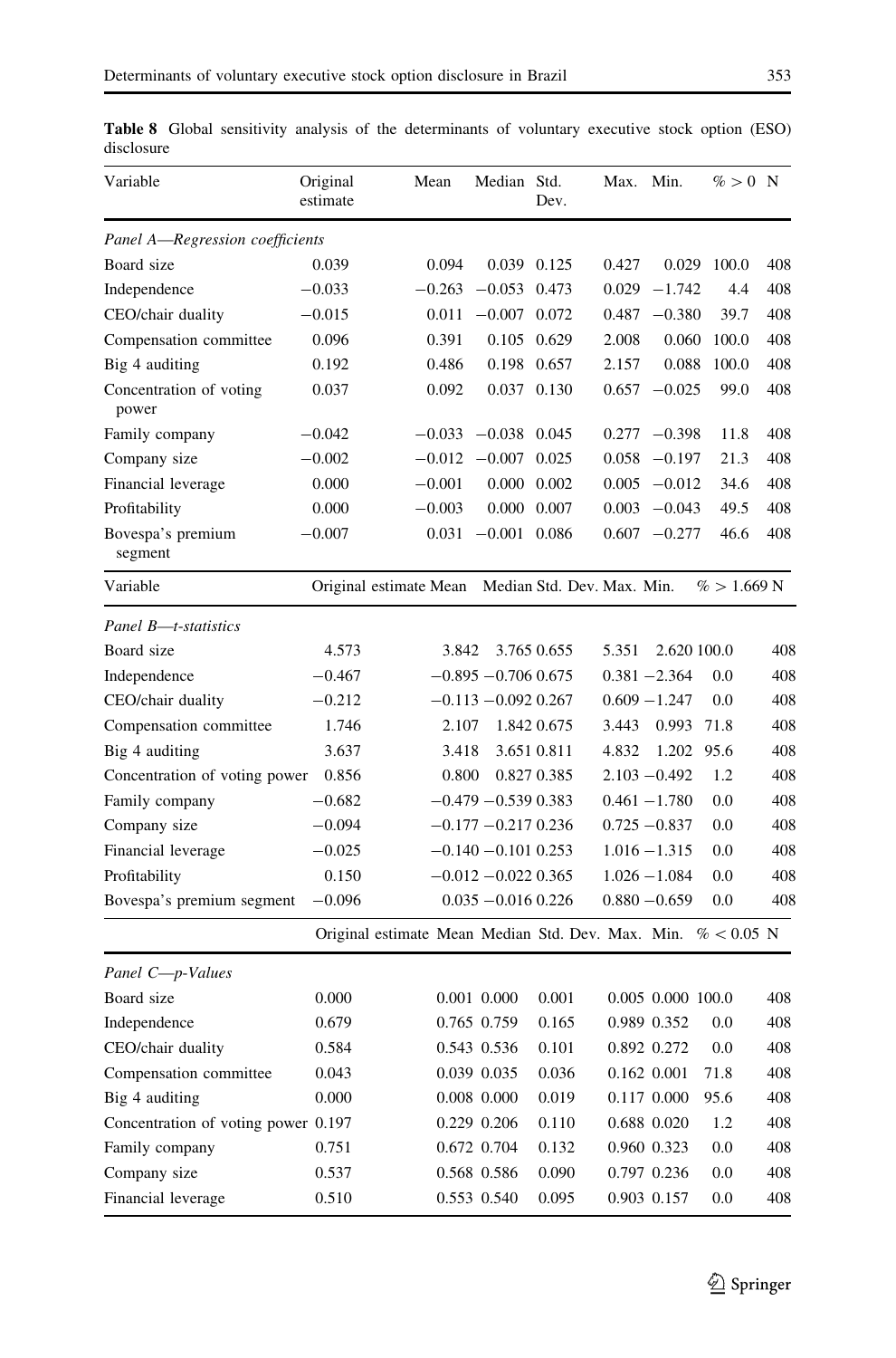|                                 | Original estimate Mean Median Std. Dev. Max. Min. $\% < 0.05$ N |                         |  |             |     |     |
|---------------------------------|-----------------------------------------------------------------|-------------------------|--|-------------|-----|-----|
| Profitability                   | 0.441                                                           | $0.504$ $0.509$ $0.139$ |  | 0.859 0.154 | 0.0 | 408 |
| Bovespa's premium segment 0.538 |                                                                 | 0.487 0.506 0.087       |  | 0.744 0.191 | 0.0 | 408 |

#### Table 8 continued

voluntary ESO disclosure are tested, based on extensive data collected manually from the companies' annual reports, explanatory notes to audited financial statements, and websites. Our disclosure index is based on the Memorandum released by the Brazilian Securities and Exchange Commission (CVM).

On average, Brazilian companies appear to disclose very little about their ESO plans. Board size and the presence of a compensation committee are significantly and positively related to the degree of voluntary ESO disclosure. From an external governance perspective, we also show that auditing by a Big 4 firm is positively related to the degree of voluntary ESO disclosure. Moreover, we show that familycontrolled firms in Brazil are associated with low voluntary ESO disclosure. Other hypothesized determinants of disclosure are insignificant, casting doubt on the effectiveness of some corporate governance mechanisms to foster voluntary compensation disclosure in Brazil. The results pass a number of specification tests and are robust to the measurement of both the dependent and explanatory variables. Our findings are of particular relevance to corporate regulators and policy makers in emerging markets, given the characteristics of the Brazilian capital market and the expectation that governance structures will promote disclosure integrity and transparence, which are essential to boost investor confidence.

This study has some limitations. The sample size is small compared to similar studies. However, given the nature of corporate structures in Brazil and the fact that we focus on voluntary disclosure, we are confident that our sample is representative of all companies in the Bovespa stock exchange with an active ESO plan in 2007. In our voluntary ESO disclosure index, equal weighting is assigned to the different disclosure criteria. This assumes that each criterion is equally important within the index and across the companies. However, the robustness tests performed on the indices reveal that different weighting systems would not noticeably affect the results. Therefore, despite the limitations, our results make a relevant contribution to the literature on the relationships between company-level governance factors and voluntary disclosure, and more specifically, to empirical governance research in less mature markets and low-disclosure regimes like Brazil.

The main implications of our results are that (1) because Brazilian companies that use ESO plans disclose little about their executive compensation arrangements, stricter and mandatory compensation disclosure rules by the surveillance authorities would be a substantial improvement from the viewpoint of investors; (2) because board size is significant to explain disclosure practices, corporate governance abiding companies should attempt to have larger boards; (3) because the presence of a compensation committee increases the amount of information disclosed, regulatory authorities should put forward stronger recommendations for the adoption of compensation and auditing board committees by listed companies;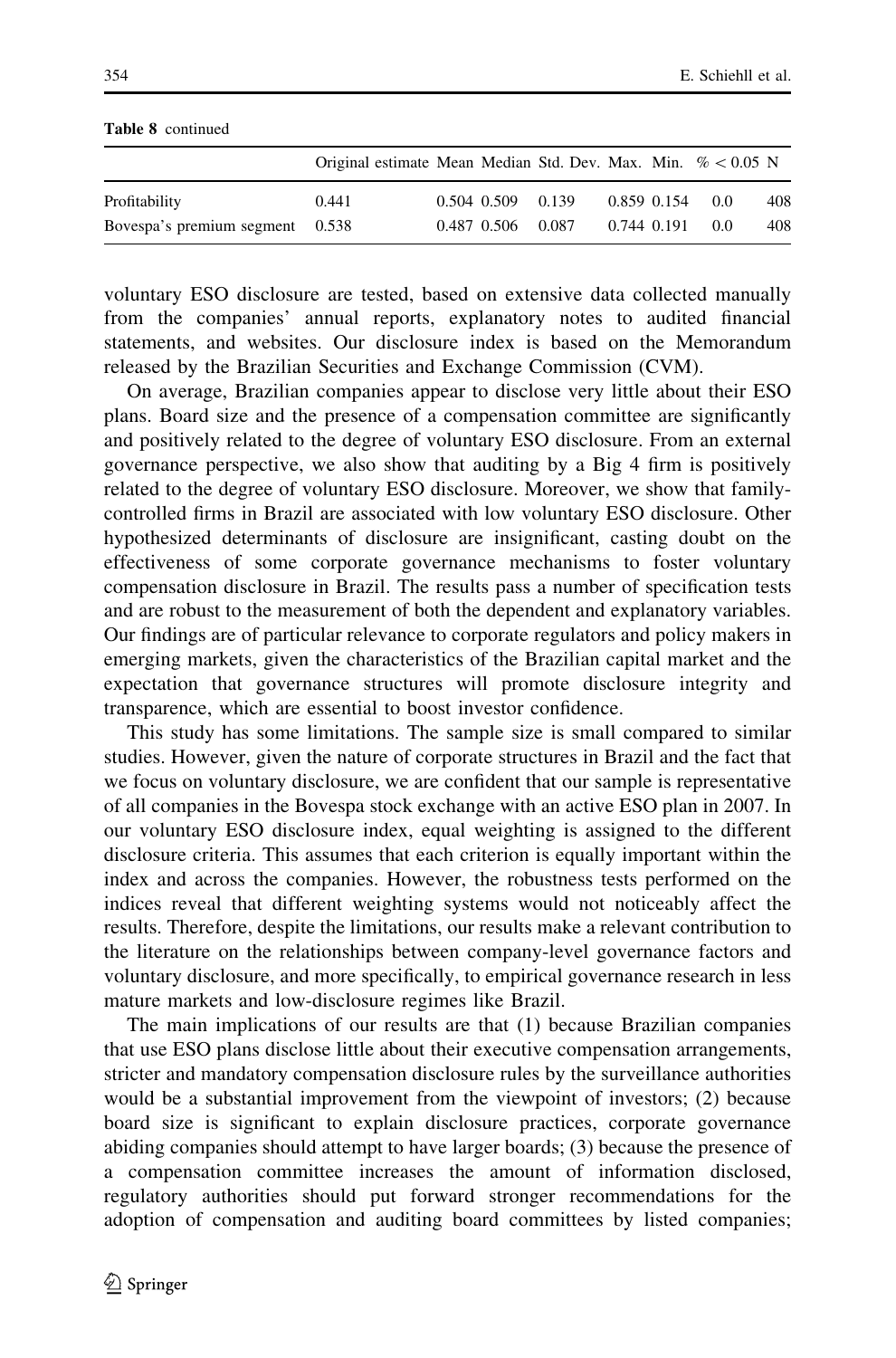and (4) because the type of auditing firm also has a significant impact on ESO disclosure, both companies and authorities should take steps to ensure adequate auditor independence.

In sum, our findings support the adoption of internationally accepted good practices and standards of compensation disclosure, and invite investors and policy makers in emerging markets to consider the effects of company-level governance factors on disclosure incentives. Our results show that Brazilian firms with a stronger governance structure are more likely to voluntarily provide information on executive compensation. Therefore, strengthening the requirements for board independence and overall governance mechanisms could make companies more willing to provide voluntary disclosure, including companies with large controlling shareholders. Finally, our results suggest that it would be advantageous for countries with low-disclosure thresholds, such as Brazil, to establish formal rules to improve compensation disclosure practices. This would also raise investor confidence. Regarding the U.K.'s recently introduced ''say on pay'' initiatives—which have generated intense debate in the U.S. and Canada—we believe that emerging markets like Brazil need first to implement and enforce mandatory compensation disclosure requirements. Given Brazil's greater ownership concentration and restricted voting rights structures, these requirements could counterbalance the power of large controlling shareholders. Only then could ''say on pay'' mechanisms be effective.

Future research could further explore this issue by investigating the disclosure of other components of executive compensation in Brazilian listed companies. The disclosure, either voluntary or mandatory, of sensitive information for the valuation of ESO grants is also a potential avenue for future research. Once detailed compensation disclosure becomes mandatory in Brazil, the costs and benefits of disclosing such information could be examined. Most listed companies in emerging markets have a concentrated ownership structure, with large family and non-family shareholders, including domestic financial institutions, foreign investors, and the state. Therefore, future research could also investigate the potential effects of different types of large shareholders on information disclosure in emerging economies.

In conclusion, this study underscores the need for stricter reporting rules for executive compensation disclosure in Brazil, as well as the importance of achieving greater convergence with the International Accounting Standards. We believe that the single most important regulatory initiative would be to make the disclosure of all components of the executive compensation plan mandatory. For instance, the Summary Compensation Table of the US-SEC's 10-K form, which breaks down the different types of compensation granted to individual executives, could be a starting point for the standardization of compensation disclosure in Brazil and other emerging markets.

Acknowledgments The authors are grateful to the editor and two anonymous reviewers for this journal for their helpful comments on earlier versions of this article. The authors are also grateful to Daphne I. B. Samios for her excellent research assistance. We are grateful for the invaluable cooperation of Alexandre di Miceli da Silveira, Cristiane Benetti, Erasmo M. Carvalho, Guilherme Kirch, Lucas Ayres B. de C. Barros, Ricardo P. C. Leal, Rodrigo O. Soares, Roberto F. Decourt, and Roque A. Zim in the validation of our index. We are indebted to Alexandre di Miceli da Silveira, Ernani Ott, Roberto Lamb,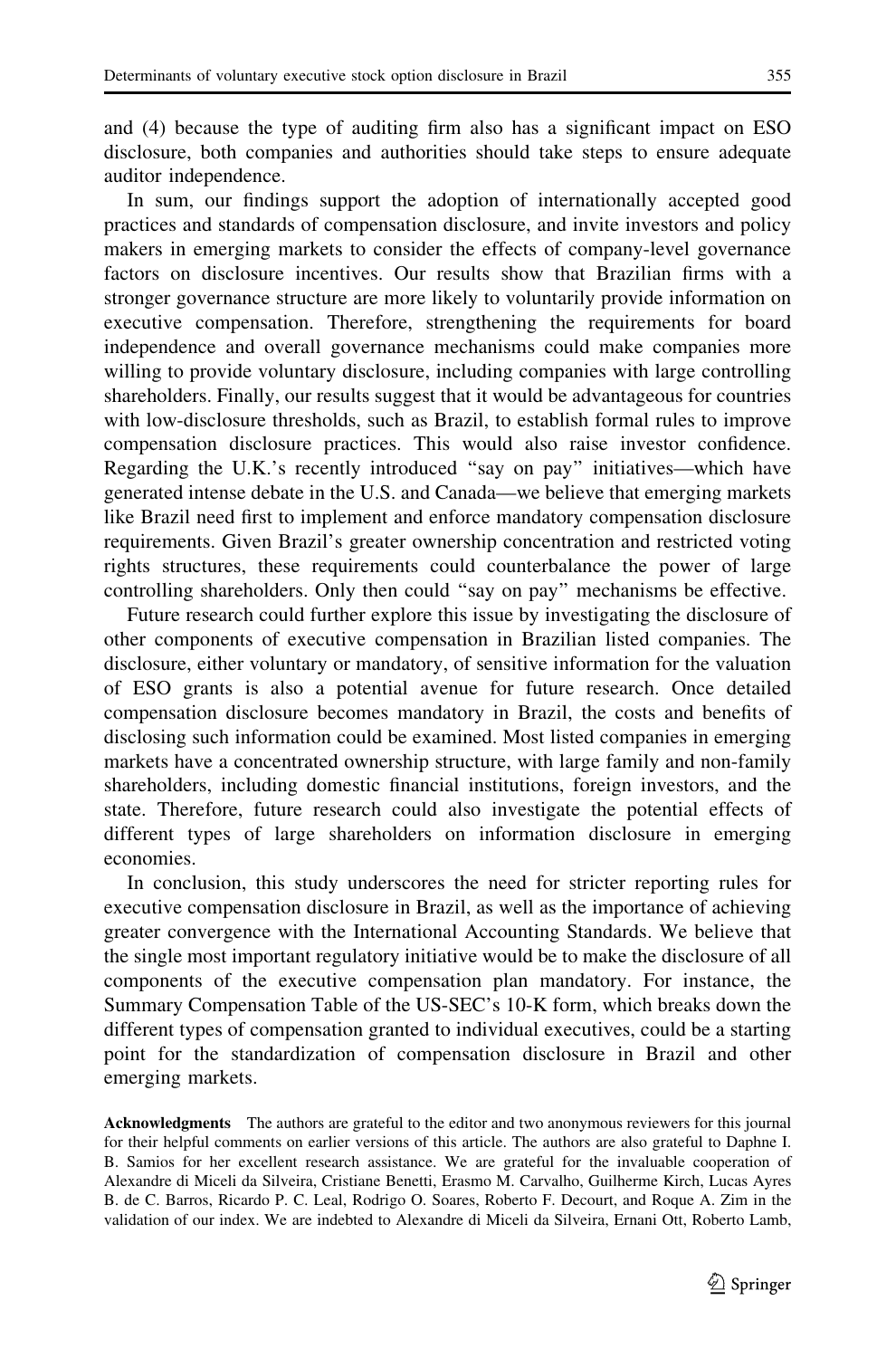and Rodrigo O. Soares for their helpful comments and support. We also thank the referees, discussants, and participants of the LX Annual Meeting of the Decisions Sciences Institute (DSI 2009), the IX Brazilian Finance Meeting (EBFIN 2009), the XXXIII Meeting of the Brazilian Academy of Management (ENANPAD 2009), the XXXIII Annual Congress of the European Accounting Association (EAA 2010), and the LI Meeting of the Academy of International Business (AIB 2010). The authors also acknowledge financial support from the Brazilian Research Council (CNPq), the Brazilian Research Commission (CAPES), and the Rio Grande do Sul State Research Foundation (FAPERGS).

# Appendix

Disclosure index construction and validity

#### Index construction

Our voluntary disclosure index is based on the 23 sub-items in Memorandum CVM/ SNC/SEP No. 01/2007 of February 14, 2007 (CVM [2007\)](#page-28-0). As a first step, a value of 1 is attributed to sub-items for which the company disclosed information and zero otherwise. The quality, usefulness, or thoroughness of the disclosed information is not rated, but its occurrence is reported. The final equally weighted index is the simple sum of a company's score divided by 23 in order to express the index as a range from 0 to 1.

This simple index is computed from two basic information sources: the company's annual report and financial statements filed with CVM and/or the company's website. The former generates our equally weighted Index I and the latter our Index II. The two information sources are then aggregated to obtain Index III. Accordingly, this index is normalized by 46, i.e., twice the total number of subitems. $17$ 

Given the possibility that different sub-items are more important than others, we decided to experiment with different weighting schemes. First, equal weights are assigned to each item in the Memorandum instead of each piece of information disclosed. For instance, item I comprises seven different pieces of information, whereas item III comprises only one piece of information. Therefore, in our abovepresented baseline models, item I is potentially seven times more important to measure ESO disclosure than item III. Assigning equal weights to each item is therefore a way to even out the importance of each disclosure class by assigning more weight in the final index to pieces of information under items with fewer subitems (i.e., items III, V, and VII in the Memorandum).

Finally, each sub-item is assigned a different weight according to expert opinion. Following the Delphi method proposed by Dalkey and Helmer  $(1963)$  $(1963)$ , <sup>18</sup> four finance and accounting professors from the most respected universities in Brazil offer their opinions. Among these are two leading experts on Brazilian corporate governance, and at least three have published extensively in high-profile

<sup>&</sup>lt;sup>17</sup> In this index, each sub-item is counted twice in case it is reported in both the company's financial reports and the company website. This approach is suitable for our study because it obtains higher scores for companies that have taken the trouble to release their information in different media.

<sup>&</sup>lt;sup>18</sup> More details on the Delphi method can be found in Linstone and Turoff  $(2002)$  $(2002)$ .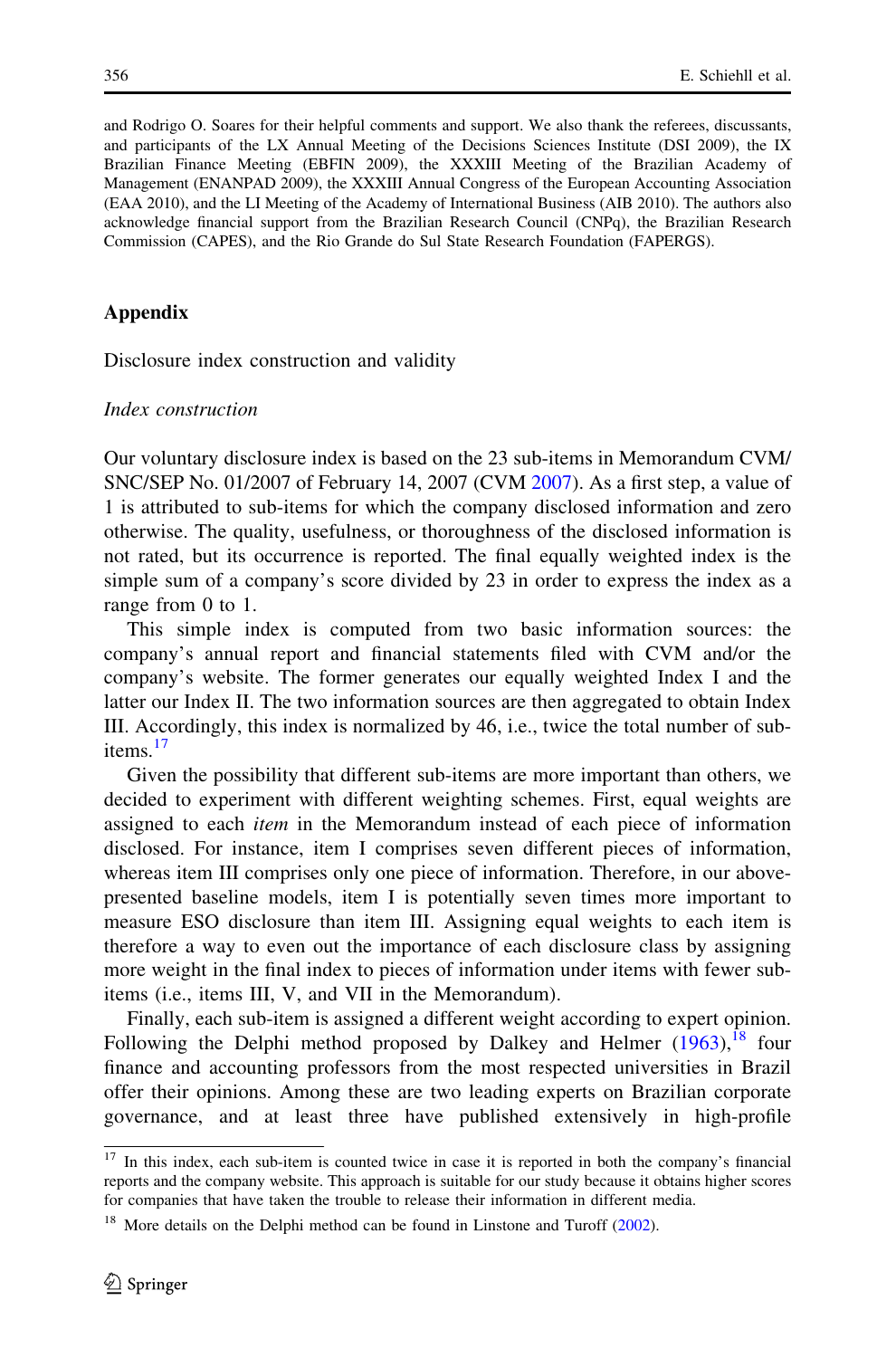international journals such as Corporate Governance, Emerging Markets Review, and Financial Management. They were asked to rate the 23 sub-items in the Memorandum on a five-point Likert scale in terms of how they perceived them. Their scores were averaged by sub-item and the results were submitted to the experts for a second round. They could change (or not) their original rating based on the average ratings of the other experts. The second-round results are averaged by sub-item and normalized by the sum of the ratings to obtain the weights. The final disclosure, Index V, is obtained by multiplying each weight by the original score for each company in Index III (the sum of financial reports and websites). Disclosure Index VI applies the expert weights to the sub-items and normalizes them to obtain the same total weight for each item in the Memorandum, as in Index IV. The final weighting is then applied to the sum of the financial reports and website scores.

# Index validity

A series of procedures are used to validate our index. First, as mentioned above, the correlations among the six indices are tested. The results in Table [3](#page-13-0) reveal that they are highly positively correlated and that all correlations are significant at the 1% level.

Second, according to Laksmana's [\(2008](#page-29-0)) method, the validity of our measures is assessed by their correlation to stock volatility. According to Laksmana ([2008\)](#page-29-0), bidask spreads and stock return volatility are well known proxies for information asymmetry. As greater disclosure should reduce investor uncertainty, valid disclosure indices should present negative correlations with information asymmetry proxies. Bid-ask spread data for Brazil is unavailable, but we do have data on stock return volatility.<sup>19</sup> Hence, our six indices were submitted to the Laksmana [\(2008](#page-29-0)) test. Table [9,](#page-27-0) Panel A presents the results. All six indices are negatively correlated with stock return volatility. Moreover, our estimates are close to those of Laksmana  $(2008).^{20}$  $(2008).^{20}$  Correlations between logarithmic transformations of the variables are also computed, as Laksmana ([2008\)](#page-29-0) suggests that the relationship between these variables may be nonlinear. Again, our indices correlate negatively with the proxy for information asymmetry, and our estimates are close to those of Laksmana [\(2008](#page-29-0)).

Finally, to test whether our expert opinions using the Delphi method are robust to the composition of the expert panel, the same evaluation form was submitted to five Ph.D. candidates in finance and accounting at Brazil's top universities. Results are presented in Table [9,](#page-27-0) Panel B. The expert and Ph.D. candidate assessments are very similar. Results of an F-test of equality of variances cannot reject the null hypothesis that both scores are drawn from the same distribution. Moreover, the scores display strong positive correlation, significant at the 1% level. We therefore conclude that

 $\frac{19}{19}$  Computed as the standard deviation of daily stock returns from January 1 to December 31, 2007.

<sup>&</sup>lt;sup>20</sup> Note that Laksmana's ([2008\)](#page-29-0) index is a measure of overall compensation disclosure, whereas ours is a measure of the disclosure of a particular type of compensation. Hence, the slightly smaller estimates we obtain are perfectly understandable.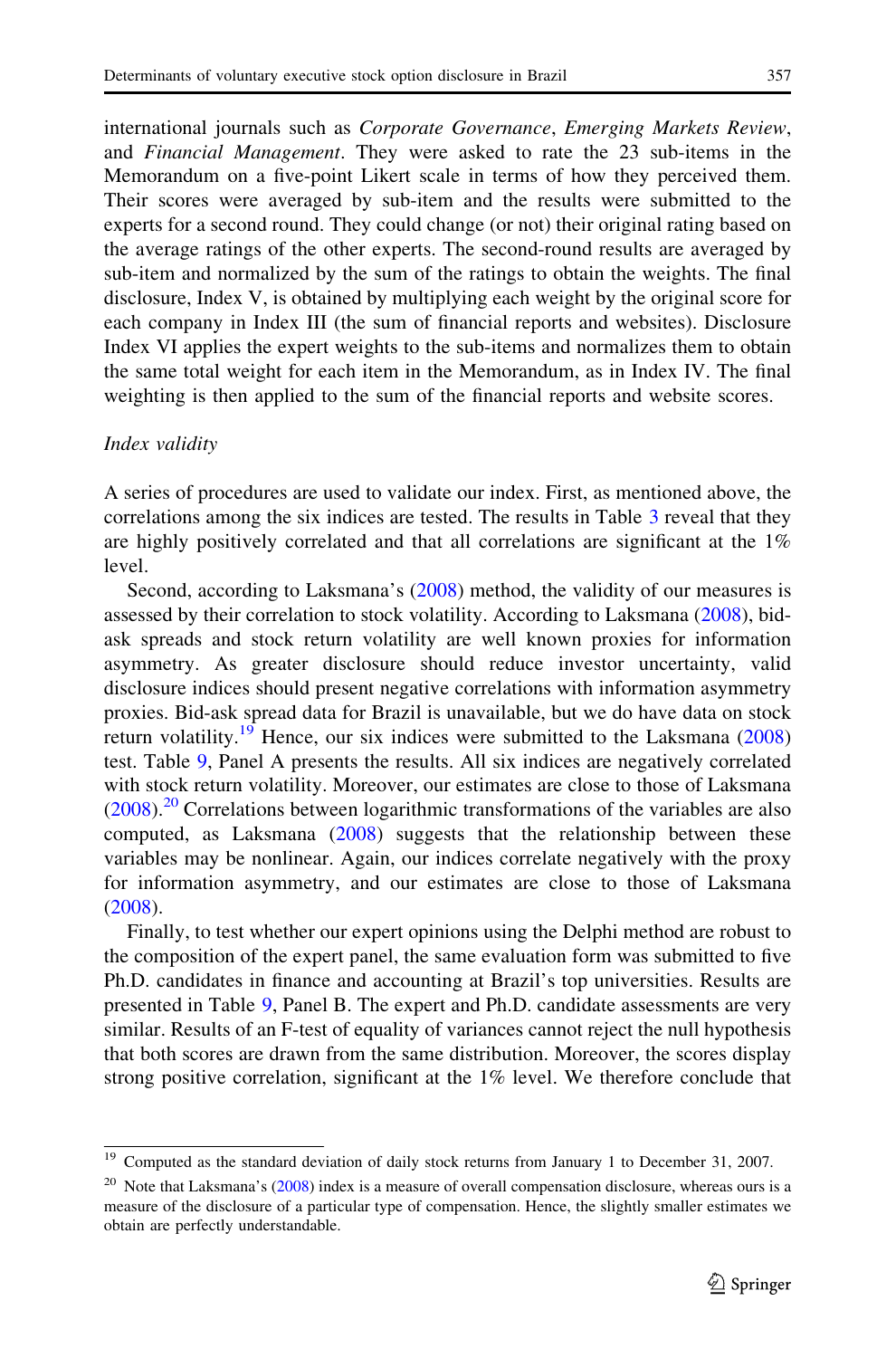|                                                                                                 | I | П | Ш          | IV         | V | VI |                                                                | Laksmana (2008)    |  |
|-------------------------------------------------------------------------------------------------|---|---|------------|------------|---|----|----------------------------------------------------------------|--------------------|--|
| Panel A-Pearson correlation coefficients                                                        |   |   |            |            |   |    |                                                                |                    |  |
| Disclosure indices                                                                              |   |   |            |            |   |    |                                                                |                    |  |
| Stock return volatility $-0.157$ $-0.187$ $-0.183$ $-0.088$ $-0.168$ $-0.081$ $-0.180$ $-0.210$ |   |   |            |            |   |    |                                                                |                    |  |
| LN disclosure indices                                                                           |   |   |            |            |   |    |                                                                |                    |  |
| LN stock volatility                                                                             |   |   |            |            |   |    | $-0.149$ $-0.159$ $-0.199$ $-0.105$ $-0.185$ $-0.098$ $-0.230$ | $-0.200$           |  |
|                                                                                                 |   |   | Mean score |            |   |    |                                                                | Standard deviation |  |
| Panel B—Delphi method validity                                                                  |   |   |            |            |   |    |                                                                |                    |  |
| Experts                                                                                         |   |   |            | 4.207      |   |    | 0.900                                                          |                    |  |
| Ph.D. Candidates                                                                                |   |   |            | 4.122      |   |    | 0.762                                                          |                    |  |
|                                                                                                 |   |   |            | Mean score |   |    |                                                                | $p$ -Value         |  |
| F-statistic                                                                                     |   |   |            | 0.617      |   |    |                                                                | 0.441              |  |
| Correlation coefficient                                                                         |   |   |            | 0.598      |   |    |                                                                | 0.003              |  |

<span id="page-27-0"></span>Table 9 Validity of executive stock option (ESO) disclosure indices

the experts' weights are consistent. Based on these procedures, we conclude that our ESO disclosure measures are valid.

#### References

- Abrantes, T. (2010). Executivos lutam na justiça para não mostrar salário. Exame.com, Jul. 22, 2010. Available from URL: [http://portalexame.abril.com.br/carreira/noticias/executivos-lutam-justica](http://portalexame.abril.com.br/carreira/noticias/executivos-lutam-justica-nao-mostrar-salario-580919.html)[nao-mostrar-salario-580919.html.](http://portalexame.abril.com.br/carreira/noticias/executivos-lutam-justica-nao-mostrar-salario-580919.html) Access on Auguest 15, 2010.
- Agrawal, A., & Knoeber, C. R. (1996). Firm performance and mechanisms to control agency problems between managers and shareholders. Journal of Financial and Quantitative Analysis, 31(3), 377–397.
- Aguilera, R. V., & Cuervo-Cazurra, A. (2009). Codes of good governance. Corporate Governance: An International Review, 17(3), 376–387.
- Ahmed, K., & Nicholls, D. (1994). The impact of non-financial company characteristics on mandatory disclosure compliance in developing countries: The case of Bangladesh. The International Journal of Accounting, 29(1), 62–77.
- Andjelkovic, A., Boyle, G. W., & McNoe, W. (2002). Public disclosure of executive compensation: Do shareholders need to know? Pacific-Basin Finance Journal, 10(1), 97-117.
- Bahar, R. (2006). Executive compensation: Is disclosure enough? In L. Thévenoz & R. Bahar (Eds.), Conflicts of interest: Corporate governance and financial market, Chapter 3 (pp. 85–136). Alphen aan den Rijn: Kluwer.
- Bardin, L. (1977). L'Analyse de Contenu. Paris: Presses Universitaires de France.
- Bebchuck, L. A., & Fried, J. M. (2005). Pay without performance: Overview of the issues. Journal of Corporate Finance, 17(4), 8–23.
- Bellavance, F., & Schiehll, E. (2009). Boards of directors, CEO ownership, and the use of non-financial performance measures in CEO bonus plan. Corporate Governance: An International Review, 17(1), 90–106.
- Black, B. S., De Carvalho, A. G., & Gorga, É. (2009). An overview of Brazilian corporate governance. Cornell law school legal studies research papers series, 52 p.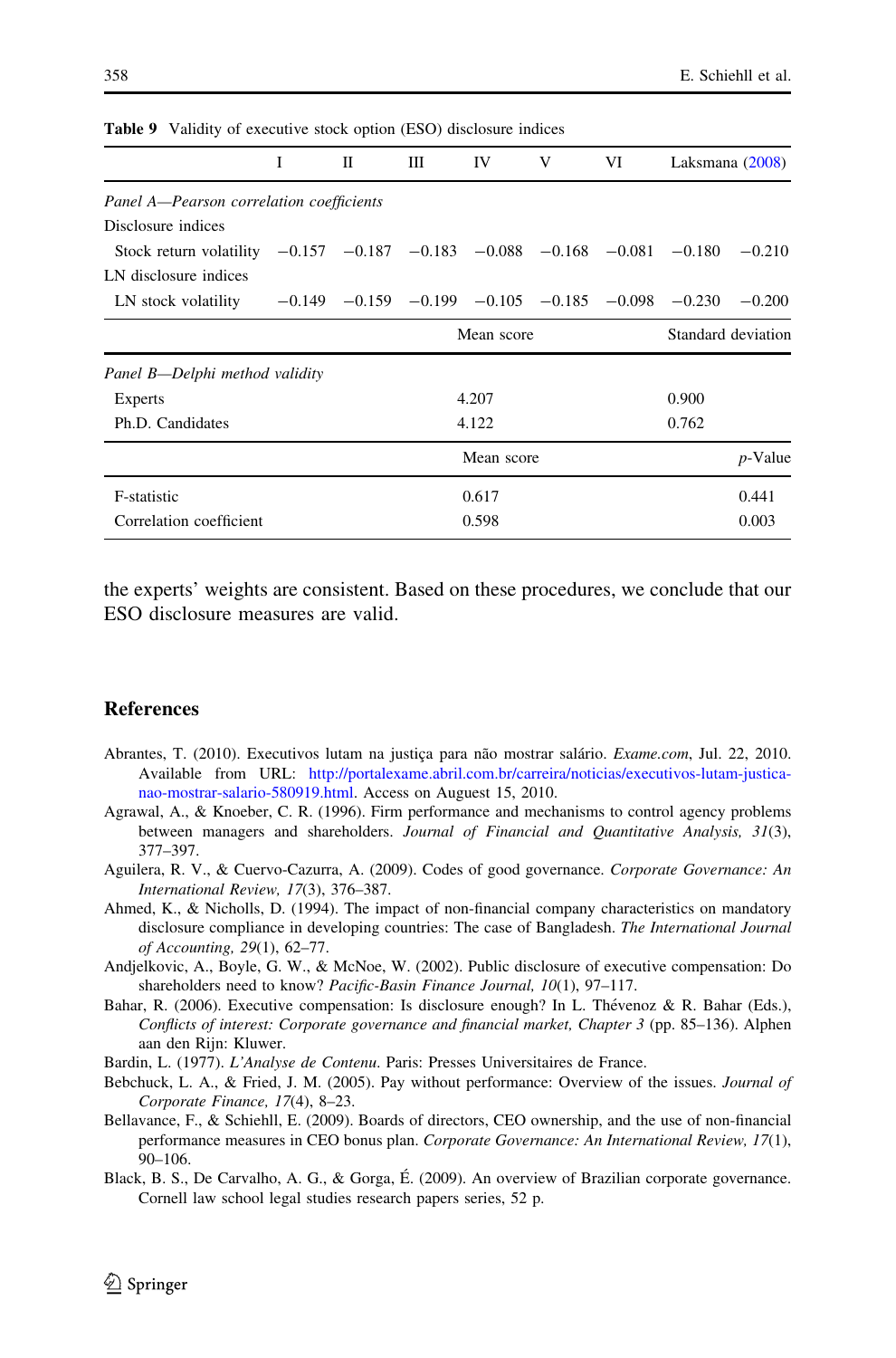- <span id="page-28-0"></span>Black, B. S., De Carvalho, A. G., & Gorga, É. (2010). Corporate governance in Brazil. *Emerging Markets* Review, 11(1), 21–38.
- Brenner, S., & Schwalbach, J. (2009). Legal institutions, board diligence, and top executive pay. Corporate Governance: An International Review, 17(1), 1–12.
- Byrd, J., Parrino, R., & Pritsch, G. (1998). Shareholder-manager conflicts and firm value. Financial Analysts Journal, 4(3), 14–30.
- Carcello, J. V., & Neal, T. L. (2000). Audit committee composition and auditor reporting. The Accounting Review, 75(4), 453–467.
- Chen, C. J. P., & Jaggi, B. (2000). Association between independent non-executive directors, family control and financial disclosures in Hong Kong. Journal of Accounting and Public Policy, 19(4–5), 285–310.
- Clarkson, P., Van Beuren, A. L., & Walker, J. (2006). Chief executive officer remuneration disclosure quality: Corporate responses to an evolving disclosure environment. Accounting and Finance, 46(5), 771–796.
- Coles, J. L., Daniel, N. D., & Naveen, L. (2005). Board: Does one size fit all? Journal of Financial Economics, 87(2), 329–356.
- Conyon, M., Mallin, C., & Sadler, G. (2002). The disclosure of directors' share option information in UK companies. Applied Financial Economics, 12(2), 95–103.
- Conyon, M. J., & Murphy, K. J. (2000). The prince and the pauper? CEO pay in the United States and United Kingdom. The Economic Journal, 110(467), 640–671.
- Conyon, M. J., & Peck, S. (1998). Board control, remuneration committees, and top management compensation. Academy of Management Journal, 41(2), 146–157.
- Conyon, M. J., Peck, S., & Sadler, G. V. (2011). New perspectives on the governance of executive compensation: an examination of the role and effect of compensation consultants. Journal of Management and Governance, 15(1), 29–58.
- Conyon, M. J., & Sadler, G. V. (2001). CEO compensation, option incentives, and information disclosure. Review of Financial Economics, 10(3), 251–277.
- Conyon, M. J., & Sadler, G. V. (2010). Shareholder voting and directors' remuneration report legislation: Say on pay in UK. Corporate Governance: An International Review, 18(4), 296–312.
- Core, J. E., Houlthausen, R. W., & Larcker, D. F. (1999). Corporate governance, chief executive officer compensation, and firm performance. Journal of Financial Economics, 51(3), 371–406.
- Coulton, J., James, C., & Taylor, S. L. (2001). The effect of compensation design and corporate governance on the transparency of CEO compensation disclosures. Working paper, University of Technology, Sydney. Available from URL: [http://ssrn.com/abstract=273628.](http://ssrn.com/abstract=273628) Access on March 8, 2008.
- CPC. (2008). Comitê de Pronunciamentos Contábeis. *Pronunciamento Técnico CPC 10*, Nov. 4, 2008.
- Craighead, J. A., Magnan, M. L., & Thorne, L. (2004). The impact of mandated disclosure on performance-based CEO compensation. Contemporary Accounting Research, 21(2), 369–398.
- CVM. (2004). Comissão de Valores Mobiliários. Ofício-Circular CVM/SNC/SEP No. 01/2004, Feburary 16, 2004.
- CVM. (2007). Comissão de Valores Mobiliários. Ofício-Circular CVM/SNC/SEP No.01/2007, Feburary 14, 2007.
- CVM. (2009). Comissão de Valores Mobiliários. *Instrução Normativa* CVM No.480, December 7, 2009.
- Dalkey, N., & Helmer, O. (1963). An experimental application of the Delphi method to the use of experts. Management Science, 9(3), 458–467.
- De Carvalho, A. G., & Pennacchi, G. G. (2009). Can a stock exchange improve corporate behavior? Evidence from firm's migration to premium listings in Brazil. Working paper. [http://ssrn.com/](http://ssrn.com/abstract=678282) [abstract=678282](http://ssrn.com/abstract=678282). Access on January 29, 2010.
- DeAngelo, L. E. (1981). Auditor independence, 'low balling', and disclosure regulation. Journal of Accounting and Economics, 3(2), 113–127.
- DeChow, P. M., Sloan, R. G., & Sweeney, A. P. (1996). Causes and consequences of earnings manipulation: an analysis of firms subject to enforcement actions by the SEC. Contemporary Accounting Research, 13(2), 1–36.
- Dyck, A., & Zingales, L. (2004). Private benefits of control: An international comparison. Journal of Finance, 59(2), 537–600.
- Ennes, J. (2010). TRF mantém exigência da divulgação de salários de executivos. Valor Econômico. São Paulo, Sept. 28, 2010. Available from URL: [http://www.valoronline.com.br/online/cvm/4612/](http://www.valoronline.com.br/online/cvm/4612/315210/trf-mantem-exigencia-da-divulgacao-de-salarios-de-executivos)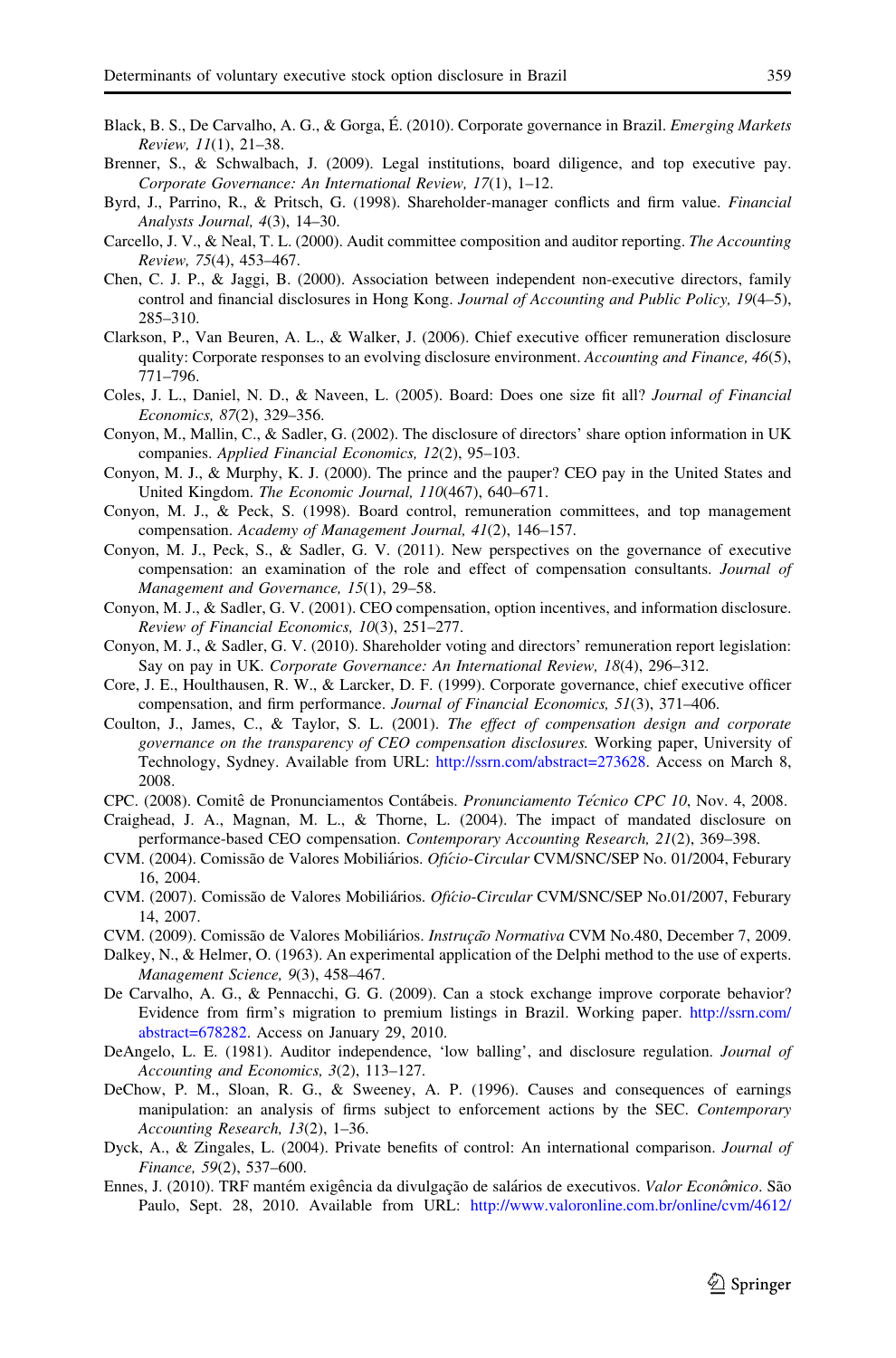<span id="page-29-0"></span>[315210/trf-mantem-exigencia-da-divulgacao-de-salarios-de-executivos](http://www.valoronline.com.br/online/cvm/4612/315210/trf-mantem-exigencia-da-divulgacao-de-salarios-de-executivos). Access on: October 02, 2010.

- Epstein, M. J., & Roy, M.-J. (2005). Evaluating and monitoring CEO performance: evidence from US compensation committee reports. Corporate Governance: An International Review, 5(4), 75–87.
- Ernest and Young. (2008). A snapshot of the remuneration environment in 2009 and 2010. Ernest and Young Australia, (File No. AU00000678), 6p.
- Fama, E. F., & Jensen, M. C. (1983). Separation of ownership and control. Journal of Law and Economics, 26(2), 301–325.
- Feltrin, L. (2009). Mercado quer transparência para salário. Gazeta Mercantil, Caderno B: Finanças and Mercados, p. 1. April 2.
- Forker, J. J. (1992). Corporate governance and disclosure quality. Accounting and Business Research, 22(86), 111–124.
- Hill, J. G. (1997). What reward have ye? Disclosure of director and executive remuneration in Australia. Corporate Governance: An International Review, 5(2), 60–66.
- Huafang, X., & Jianguo, Y. (2007). Ownership structure, board composition and corporate voluntary disclosure: Evidence from listed companies in China. Managerial Auditing Journal, 22(6), 604–619.
- Judge, W. (2009). Toward a global theory of corporate governance. Corporate Governance: An International Review, 17(2): iii–iv.
- Laksmana, I. (2008). Corporate board governance and voluntary disclosure of executive compensation practices. Contemporary Accounting Research, 25(4), 1147–1182.
- Lameira, V. J., & Ness, W. L. (2007). ADRs, differentiated levels of corporate governance at the Sao Paulo stock exchange and the performance of publicly traded Brazilian companies. International Journal of Business Studies, 15(2), 67–82.
- Leal, R. P. C., Carvalhal-da-Silva, A., & Valadares, S. (2000). Ownership, control and corporate valuation of Brazilian companies. Proceedings of the Latin American Corporate Governance Roundtable, São Paulo, April 26-28.
- Leamer, E. E. (1985). Sensitivity analyses would help. American Economic Review, 75(3), 308–313.
- Lima, J. B. N., & Terra, P. R. S. (2005). Determinantes da defasagem na divulgação das demonstrações financeiras das companhias abertas brasileiras. Annals of the XXVIII Annual Meeting of the National Graduate Management Association (ENANPAD), Brasília, September 17-21.
- Linstone, H. A., & Turoff, M. (Eds.). (2002). The Delphi method: Techniques and applications. Newark (NJ): New Jersey Institute of Technology. Available from URL: [http://is.njit.edu/pubs/](http://is.njit.edu/pubs/delphibook/delphibook.pdf) [delphibook/delphibook.pdf.](http://is.njit.edu/pubs/delphibook/delphibook.pdf) Access on: September 24, 2010.
- Machuga, S., & Teitel, K. (2009). Board of director characteristics and earnings quality surrounding implementation of corporate governance code in Mexico. Journal of International Accounting, Auditing and Taxation, 18(1), 1–13.
- Murphy, K. (1996). Reporting choice and the 1992 proxy disclosure rules. Journal of Accounting, Auditing and Finance, 11(3), 497–515.
- Nelson, J., Gallery, G., & Percy, M. (2010). Role of corporate governance in mitigating the selective disclosure of executive stock option information. Accounting and Finance, 50(3), 685–717.
- Nelson, J., & Percy, M. (2005). The transparency of executive stock option disclosures in Australian annual reports. Financial Reporting, Regulation and Governance, 4(2), 1–40.
- Nunes, A. A. (2008). Concessão de opções de ações a funcionários: um problema contábil. Base (UNISINOS), 5(1), 32–41.
- O'Sullivan, M., Percy, M., & Stewart, J. (2008). Australian evidence on corporate governance attributes and their association with forward-looking information in annual report. Journal of Management and Governance, 12(1), 5–35.
- Sigollo, R. (2010). Acões lideram os incentivos aos executivos. Valor Econômico. São Paulo, Feb. 2, 2010, D10. Available from URL: <http://www.valoronline.com.br/> impresso/carreira/120/109608/ acoes-lideram-os-incentivos-aos-executivos. Access on: October 02, 2010.
- Silva, A., Araújo, A. H., Jr., Marion, J. C., & de Iudícibus, S. (2007). Opções de ações para funcionários. São Paulo: Atlas.
- Silva, P., & Tosi, H. L. (2004). Determinants of the anonymity of the CEO evaluation process. Journal of Managerial Issues, 16(1), 87–102.
- Swan, P. L., & Zhou, X. (2006). Does executive compensation disclosure alter pay at the expense of incentives? Available from URL: <http://ssrn.com/abstract=910865>. Access on: October 29, 2007.
- Tinaikar, S. (2006). The voluntary disclosure effects of separating control rights from cash flow rights. Available from URL: [http://ssrn.com/abstract=951547.](http://ssrn.com/abstract=951547) Access on: November 15, 2007.